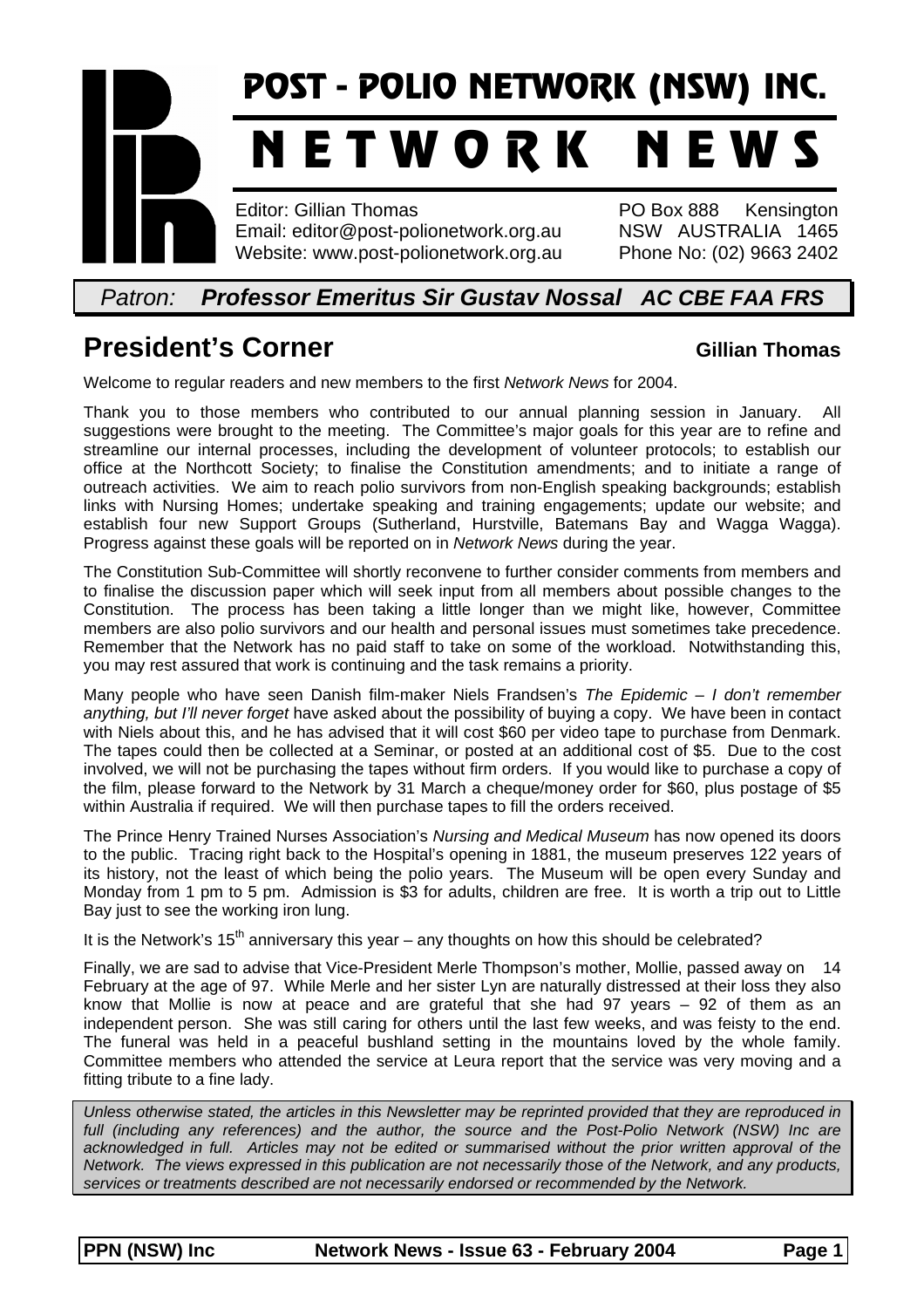# Exploring the Feldenkrais Method

**Date:** Saturday, 6 March 2004 **Time:** 1:00 pm - 4:00 pm **Bring a packed lunch to eat from 12:00 noon**  Fruit juice, tea and coffee will be provided **Venue:** The Northcott Society 1 Fennell Street, North Parramatta **Please note that this is the Northcott Society's new building which is in the same block as before, but the entrance is now in Fennell Street instead of Grose Street** 

**Parking:** At this Network News goes to press, it is uncertain whether the Northcott Society's new underground car park will be completed in time for this Seminar. Limited parking is currently available in front of the new building in Fennell Street - it would be appreciated if those who are more mobile would leave this closer parking for members who are only able to walk or wheel short distances. As the area is quiet on weekends, there is usually street parking around Fennell Street. Parking will also be available as usual in the Parramatta Leagues Club car park at the end of Grose Street.

**Transport:** Bus 600 will take you from Parramatta Station to the Leagues Club.

At our first Seminar of 2004, our speaker will be **Elaine Altman**. Elaine is a Certified Feldenkrais Practitioner who graduated from the Professional Feldenkrais Training Program in Sydney. She is a Registered Nurse, qualified in occupational health and rehabilitation, and has been teaching the Feldenkrais Method since 1998. We are grateful to Elaine for accepting our invitation to present this Seminar when our advertised speaker, Zoran Kovich, was regrettably unable to be with us.

The Feldenkrais Method is named after its originator, Dr Moshe Feldenkrais, DSc (1904-1984), a Russian born physicist, judo expert, mechanical engineer and educator.

The Australian Feldenkrais Guild Inc, of which Elaine is a member, explains that the Feldenkrais Method facilitates learning about movement, posture and breathing to ultimately increase the ease and range of our movement, improve flexibility and coordination.

Through gentle movement lessons, you become more aware of how your habits may restrict your moving through life easily and pleasurably. You will learn new, easier options for movement. As a result you can enjoy greater freedom of movement, an increased sense of vitality, and feelings of peaceful relaxation. After a session you often feel taller and lighter, breathe more freely and find that your discomforts have eased. You experience relaxation, and feel more centred and balanced.

The Feldenkrais Educational Foundation of North America says that anyone – young or old, physically challenged or physically fit – can benefit from the Method. Feldenkrais is beneficial for those experiencing chronic or acute pain of the back, neck, shoulder, hip, legs or knee, as well as for healthy individuals who wish to enhance their self-image. The Method has been very helpful in dealing with central nervous system conditions such as multiple sclerosis, cerebral palsy, and stroke. Many Seniors enjoy using it to retain or regain their ability to move without strain or discomfort.

If this is the first Seminar you have attended, please introduce yourself to a Committee member. We look forward to seeing everyone there and hope you will stay for afternoon tea and a chat with fellow members at the conclusion of the Seminar around 3:30 pm.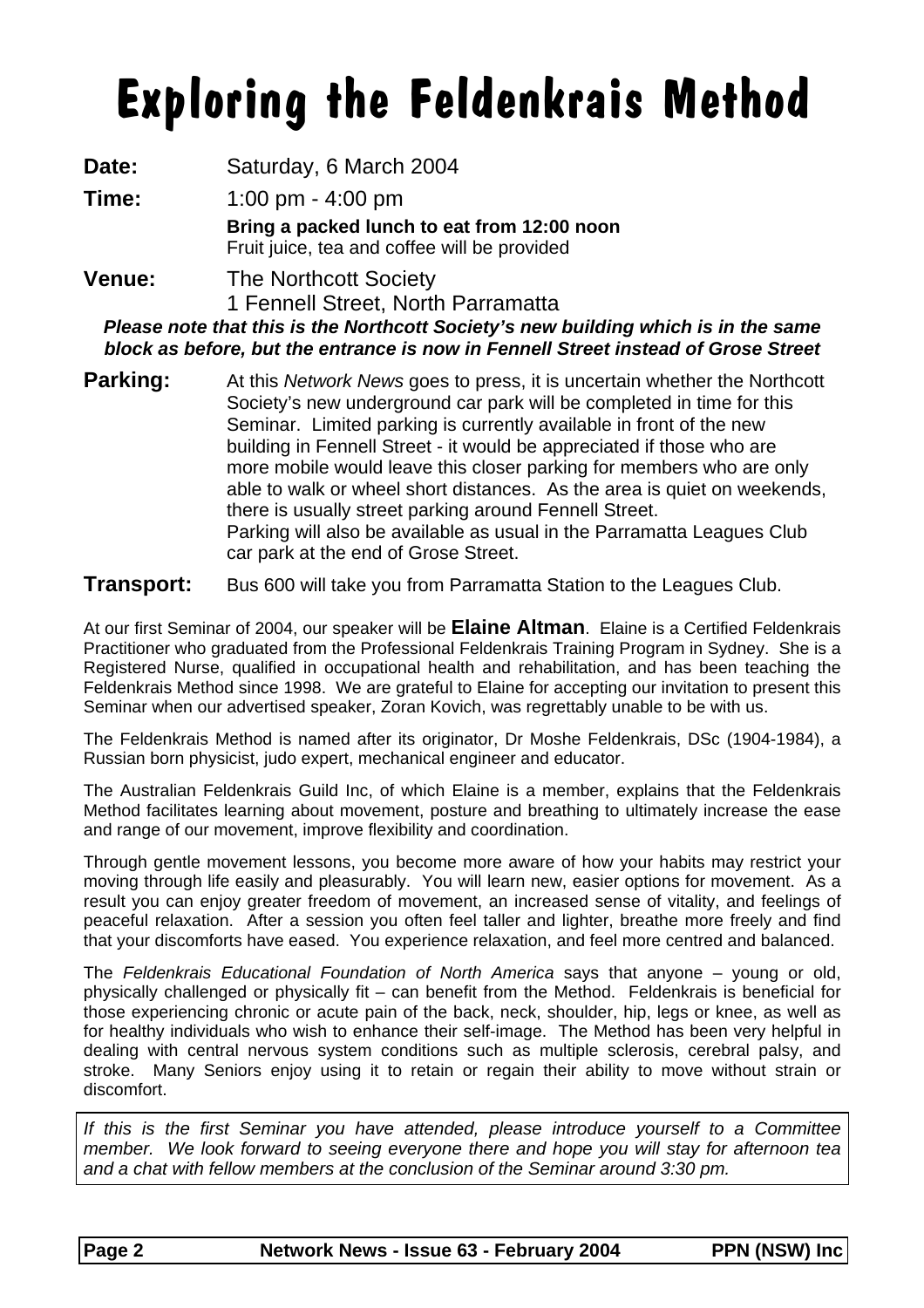## **Sleep-Disordered Breathing**

#### **Dr Elizabeth Joyner**

In this article, Network and past Committee Member Dr Elizabeth Joyner gives us a detailed understanding of sleep-disordered breathing. Starting with definitions, Elizabeth goes on to describe the causes of this problem, the physiology of sleep, the estimated scope of the problem, whom to suspect, investigations and treatment.

#### **Definitions**

Breathing disorders during sleep include the following:

- 1) Sleep **apnoea** periods of actual cessation of breathing during sleep.
- 2) Episodic **hypoventilation** during sleep resulting in significant lowering of blood oxygen levels or **hypoxia** which will damage vital organs, including the heart and brain. This damage can be manifested as an acute episode (for example, culminating in a stroke or heart attack) or as a subtle cumulative injury (for example, accelerated brain neuronal loss).

#### **Causes of Sleep Disordered Breathing in General**

- A. **Airway obstruction**, upper or lower, may be acute or chronic, and is often associated with respiratory tract infections, asthma, obesity, sleep posture, floppy uvula, airway narrowing due to enlarged tonsils, tumour etc.
- B. **Central respiratory control defects**, with depression by sedative drugs or certain heart or brain problems, for example, heart failure and stroke.
- C. **Restricted expansion of chest wall or lung tissue,** eg. due to polio effects such as:
	- $\triangleright$  Weakness or paralysis of chest wall muscles of respiration dating from the original polio infection in the thoracic polio group.
	- $\triangleright$  Weak central respiratory drive reflexes (brainstem respiratory control centre damage in bulbar polio).
	- $\triangleright$  Diaphragmatic muscle weakness (the diaphragm is an important accessory muscle of respiration).
	- $\triangleright$  Spinal deformity restricting chest wall expansion.

A, B and C can all add to the increased work of breathing in certain post-polio patients and become significant during sleep or periods of unconsciousness.

The flow chart on the following page may help to show these inter-relationships more clearly.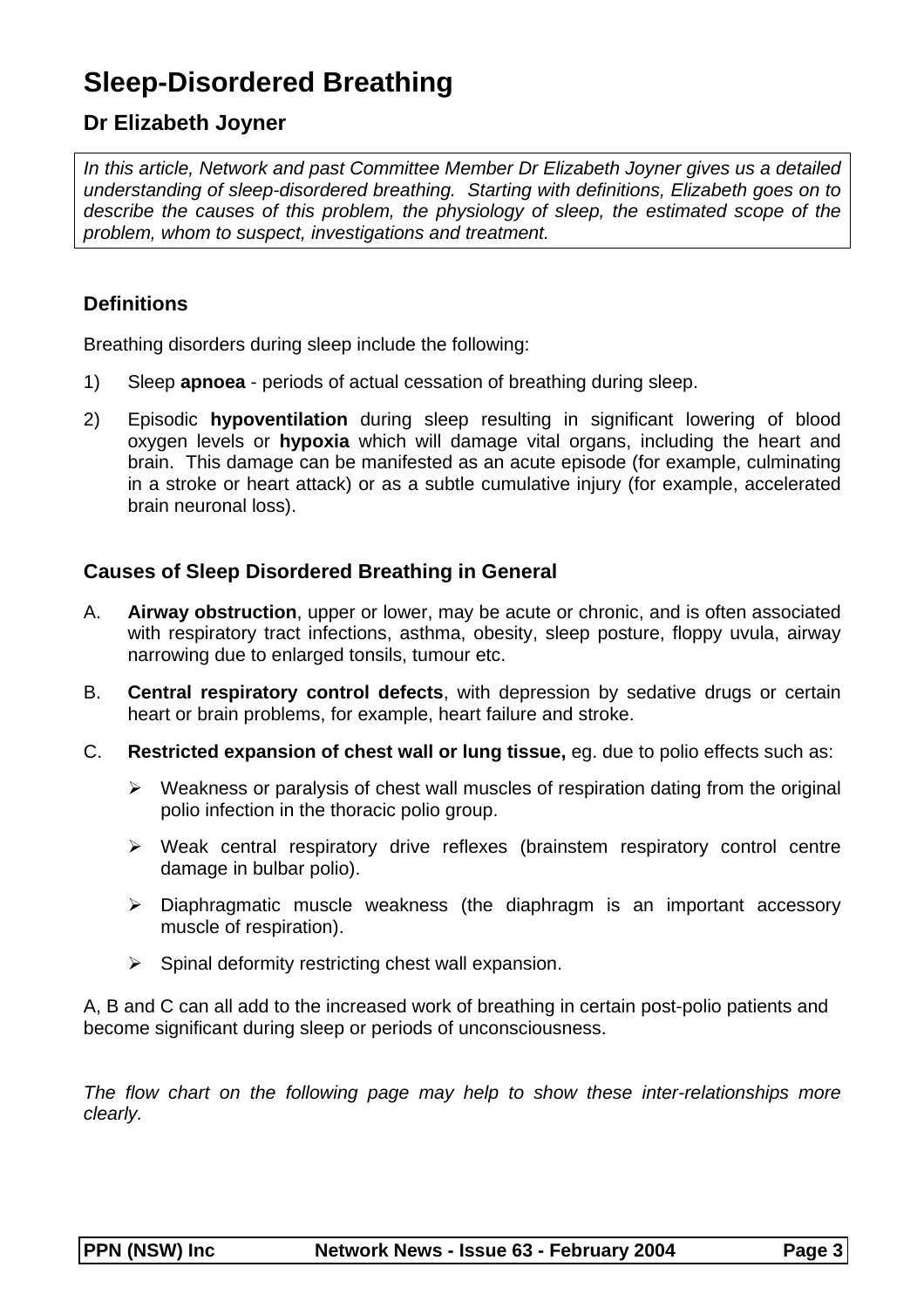



#### **Physiology of sleep**

The normal phases of sleep are characterised by initial drowsiness, with slowing brain waves on an electroencephalogram, followed by further phases with changes in voltage and frequency patterns until the larger slower waves of deep sleep appear; then lower voltage, random fast wave REM patterns appear periodically.

REM is rapid eye movement sleep associated with dreaming, profound muscle relaxation and loss of muscle tone, presumably to avoid us acting out our dreams. This is the period in normal subjects of lessened respiratory drive, when we are most susceptible to underventilation with resultant lower blood oxygen and higher carbon dioxide levels. As the heart rate speeds up and arteries constrict during REM sleep, it is also a time when we are more susceptible to heart attack, angina and stroke.

Respiratory rate, ventilation and responses to hypoxia and raised blood carbon dioxide levels, all decrease in earlier sleep stages. Breathing in REM sleep then becomes erratic, rapid and more shallow. Clearance of mucus and coughing are also reduced during sleep, hence the significantly increased risk of retention of lung secretions and resultant infections in people with already compromised lung function.

As we age, we tend to sleep less at night and the quality of that sleep deteriorates.

#### **Scope of the problem of sleep-disordered breathing**

Polio has been notifiable since 1916.

Three major epidemics occurred in Australia in 1937 - 1938, 1945 - 1948, 1949 - 1956. The last minor epidemic was in 1960 (but cases in 1967 among migrants to Australia).

The number of cases officially reported was grossly underestimated in official figures because of under-diagnosis and under-reporting for many secondary reasons.

It is of interest that Tasmania had the second largest polio epidemic per capita in the world behind Iceland in 1937/38.

| Page 4 | Network News - Issue 63 - February 2004 | <b>PPN (NSW) Inc</b> |
|--------|-----------------------------------------|----------------------|
|--------|-----------------------------------------|----------------------|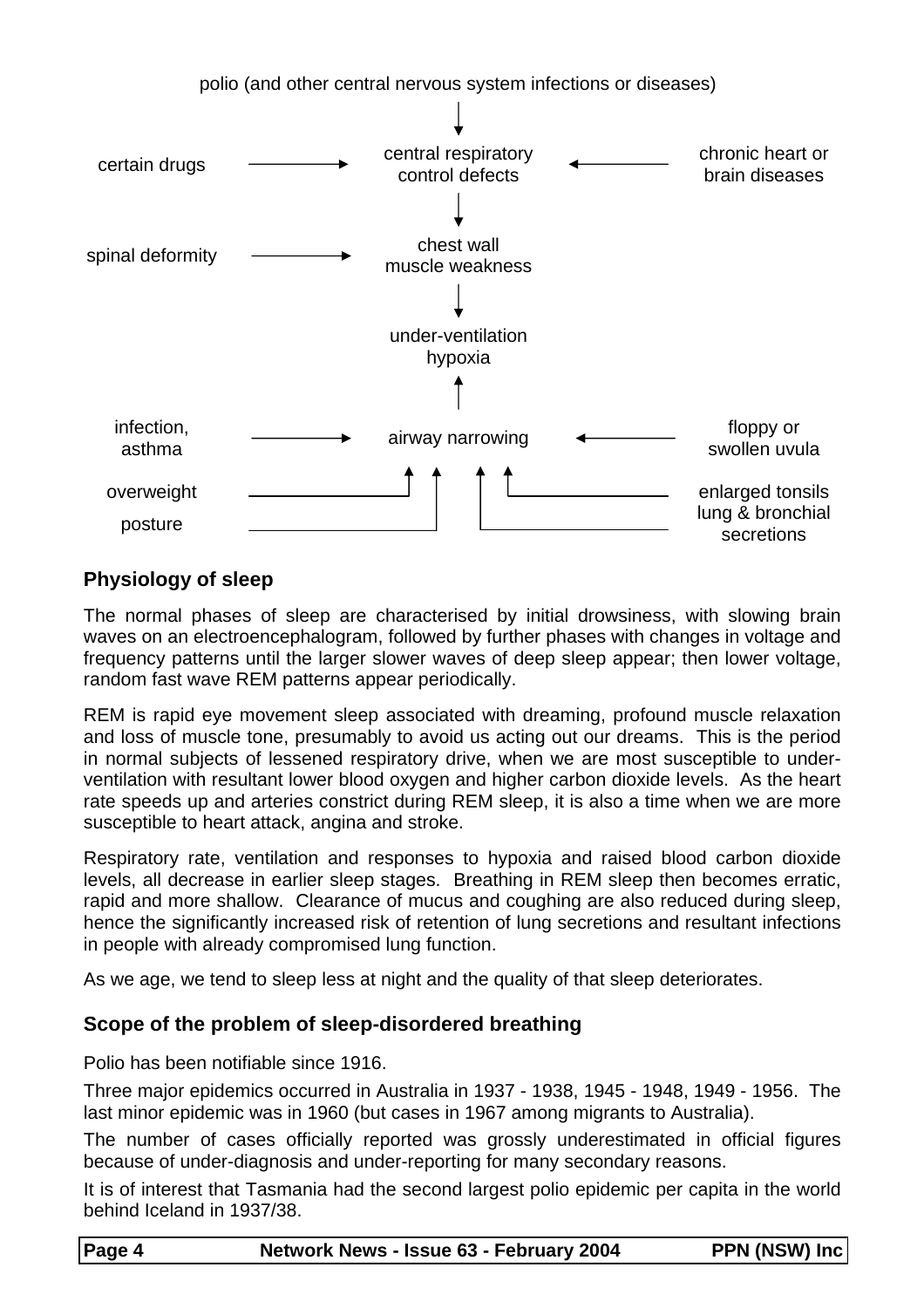#### **Spectrum of polio infection effects in population (M Falconer)**

| <b>Subclinical</b> | Abortive | Non-paralytic | Paralytic | Bulbar        |
|--------------------|----------|---------------|-----------|---------------|
| 50%                | 30%      | 15%           | 5%<br>—   | up to $0.4\%$ |

#### **From the 1930s to 1960s**

- A. The estimated number of cases of **polio virus infection** in Australia was conservatively  $1 - 2$  million.
- B. The estimated number of **paralytic polio cases** was approximately 1 5% of A above: 20,000 – 100,000.
- C. The estimated number of **paralytic polio cases with respiratory muscles affected** was 10% of B above – approximately 2,000 –10,000 resulting in a high mortality rate.
- D. The number of cases of **subclinical, unrecognised and recognised polio** is estimated at 4 - 8 million.

It is estimated about 40% of people who had **non-paralytic polio** will get post-polio effects (Falconer) but are no more likely to develop sleep-disordered breathing than the general population.

- E. Percentage of **expected cases of PPS in people with a polio history**  50% of 1 – 2 million, but need to allow for mortality rate.
- F. Number of **expected cases of PPS in those with a bulbar polio history**  2,000 – 10,000, but need to correct for a high mortality rate. Thoracic and bulbar polio survivors are likely to have a much higher risk of sleep-disordered breathing problems as part of their post-polio syndrome.

Thus it can be reasoned that there may well be a few thousand polio survivors in Australia today with some degree of current respiratory weakness at higher risk of sleep disordered breathing problems.

#### **Whom to suspect**

- $\triangleright$  People with a past history of polio, particularly if paralytic polio, and with thoracic, respiratory or pharyngeal muscle weakness or need for ventilation during the acute phase of the illness, for example, iron lung or other breathing aids. Note that there may well be a history of "full recovery" from the original symptoms.
- $\triangleright$  People with unusual levels of daytime sleepiness, broken sleep patterns, lack of refreshment following sleep each night, sudden arousal from deep sleep with a pulsating headache, choking episodes, tachycardia, drooling, twitching and convulsive movements, morning headaches (suggesting significant hypoxaemia).
- $\triangleright$  Greater index of suspicion required in snorers, obese/overweight people (suggesting respiratory tract obstruction during sleep), and those with swallowing difficulties, episodic inhalation of food and liquids.
- $\triangleright$  Polio survivors with asthma, wheezy bronchitis (periods of increased secretions and narrowing of the airway further compromising barely adequate ventilation, that is, tipping the balance).
- $\triangleright$  Polio survivors with kypho-scoliosis.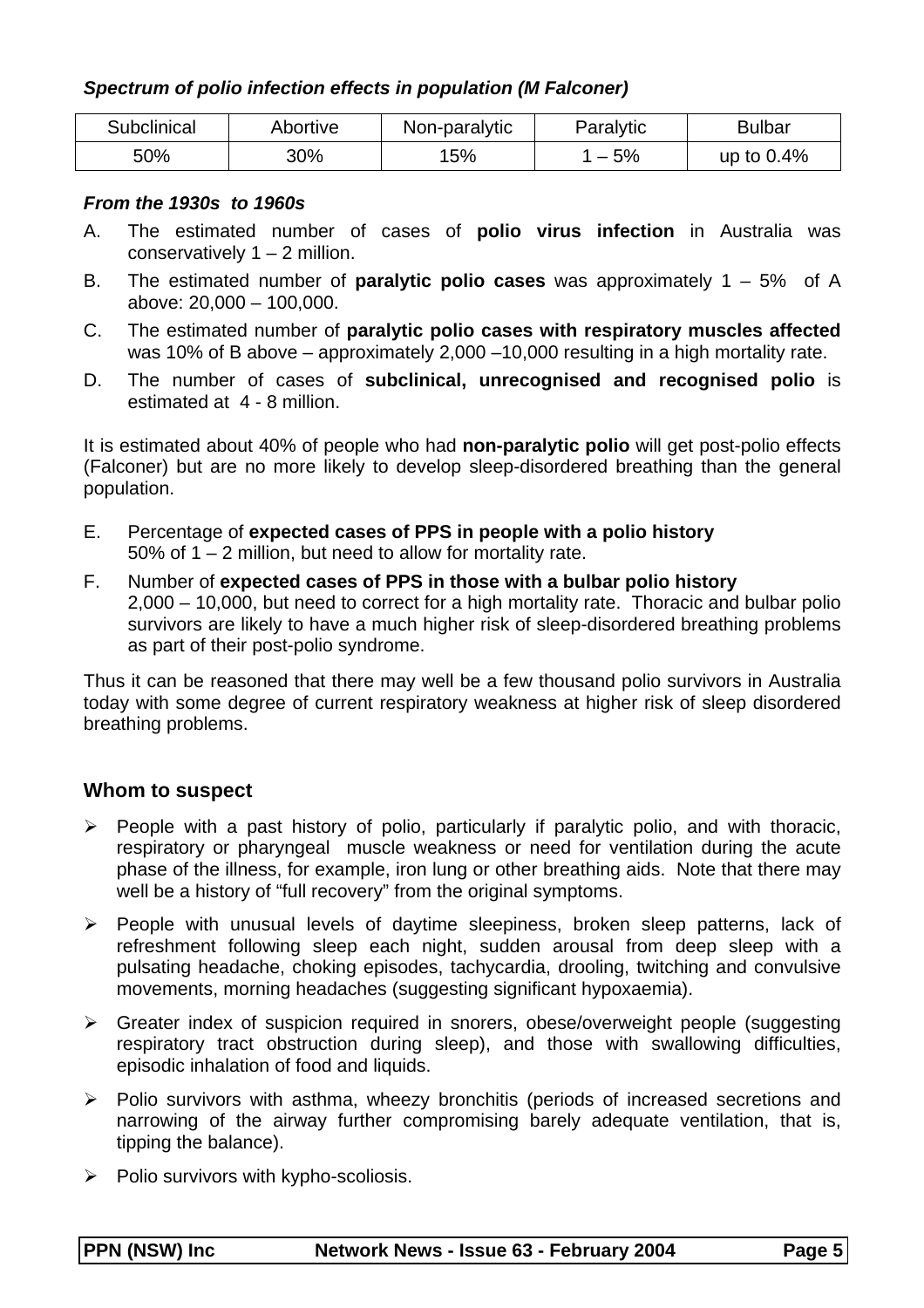#### **Investigations**

- $\triangleright$  Discuss possibility of sleep-disordered breathing with the GP.
- Full blood count, thyroid function tests, ECG etc, depending on symptoms, to exclude other causes.
- $\triangleright$  Referral to a respiratory physician.
- $\triangleright$  Referral to a sleep disorder clinic at a major hospital if sleep-disordered breathing is suspected.
- $\triangleright$  Blood oximetry (measures blood oxygen saturation overnight).
- $\triangleright$  Sleep study with ECG, EEG, oximetry, etc.

#### **Treatment**

- Weight control, small evening meals to minimise pressure on the diaphragm when horizontal at night.
- $\triangleright$  Adjustment of posture during sleep recovery position, avoid sleeping on the back, individualised posture recommendations depending on relevant disabilities.
- $\triangleright$  Treatment of excessive respiratory tract secretions.
- $\triangleright$  Treatment of wheeze, asthma and any other factors which might further obstruct or narrow the airway.
- $\triangleright$  Breathing / ventilation aids for example, c-PAP (continuous positive airway pressure) and bi-PAP (bi-phasic positive airway pressure) machines.
- $\triangleright$  Directions / protocol for managing acute respiratory infections and asthma.
- $\triangleright$  Oxygen when required.
- $\triangleright$  Avoid hypnotics, sedatives or drugs which can weaken the respiratory drive, including narcotic analgesics and codeine.
- $\triangleright$  Alert anaesthetist / surgeon prior to planned surgical procedures.
- $\triangleright$  Periodic review of night-time blood oxygen saturation levels.

#### **Take-Home Message**

- $\triangleright$  There may well be a significant number of polio survivors in the sleep-disturbed group who have unrecognised hypoventilation or apnoea problems during sleep, which may then be contributing to other important issues such as heart disease, hypertension and stroke risk.
- $\triangleright$  Alert sleeping partners and close family members to the increased risk of sleepdisordered breathing in relevant cases.
- $\triangleright$  Investigate promptly on suspicion of sleep-disordered breathing to minimise silent hypoxic damage to vital organs during sleep.
- $\triangleright$  Simple treatment can be life-saving and life-enhancing.

#### **References**

Falconer, M Dr – PhD Virologist, Canada.

de Graaff, S Dr – Consultant Physician in Rehabilitation Medicine, Caulfield, Victoria.

| Page 6 | Network News - Issue 63 - February 2004 | <b>PPN (NSW) Inc</b> |
|--------|-----------------------------------------|----------------------|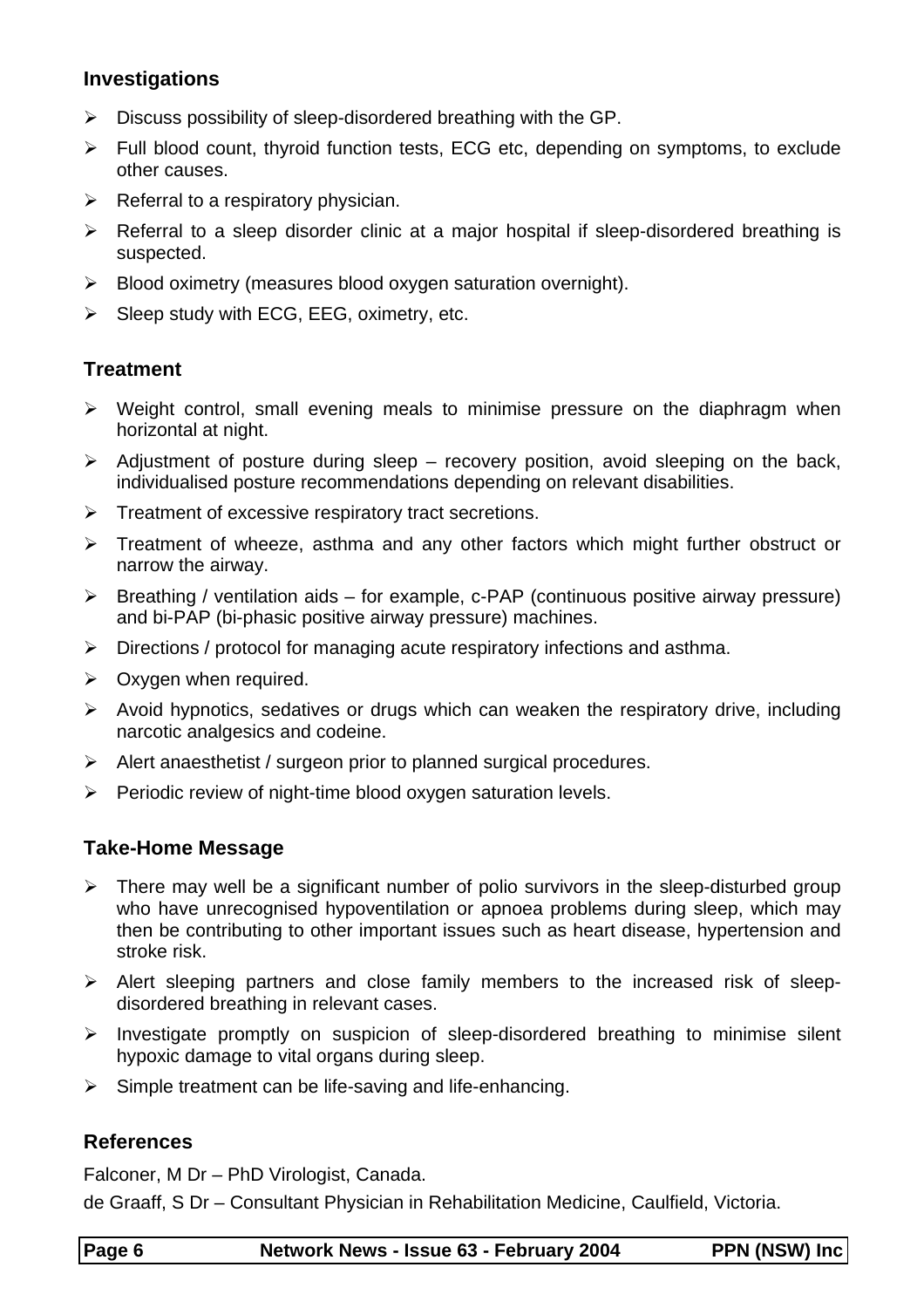### **Seminar Report – Obstructive Sleep Apnoea and Sleep-Disordered Breathing Presented by Dr David Barnes on 29 November 2003 Reported by Wendy Chaff, Hunter Area Support Group Convenor**

Once again we are grateful to Wendy for writing up a Seminar presentation for the benefit of members unable to be there. It was a most interesting and informative talk. Wendy summed up its message with "There is no substitute for sleep. Sleep nourishes our brains and helps us to function better. So value the gift of sleep as a blessing to be treasured."

Our Guest Speaker was introduced by Network Committee Member Ann-Mason Furmage, one of many patients who have benefited from his expertise. Dr David Barnes is Clinical Associate Professor in Medicine at the University of Sydney, and Respiratory Physician at Royal Prince Alfred Hospital, where he is also a member of the Sleep Disorders Unit.

The need for sleep is a drive similar to hunger or thirst. Dr Barnes suggested viewing our need for sleep by how it affects our lives if we don't get enough. Sleep loss or fragmentation results in sleepiness, impaired thinking and memory, moodiness, and increased risk taking. There are possible immune and hormonal effects, as well as other long term health risks (such as ulcers).

#### **Sleep-Disordered Breathing (SDB)**

- $\triangleright$  Obstructive sleep apnoea (OSA) is the most common type by far.
- $\triangleright$  Central sleep apnoea (CSA) is less common due to a problem with central brain regulation – the person forgets to breathe, for example, after a stroke or with bad heart disease.
- $\triangleright$  Hypoventilation not breathing hard enough because the airway is being obstructed during sleep.

#### **Symptoms of Obstructive Sleep Apnoea**

- $\triangleright$  Loud snoring which can cause obstruction of airways.
- $\triangleright$  Witnessed apnoeas up to 5 episodes per hour of stopping breathing are allowed but more are considered abnormal and testing is required. In the USA, 23% of adult men have more stoppages than this. It is less common in women, until after menopause, when the numbers become almost equivalent.
- $\triangleright$  Nocturnal choking some wake up with a choking sensation (no need to panic).
- $\triangleright$  Fragmented (broken) sleep just as bad as not having a total amount of deep sleep.
- $\triangleright$  Waking unrefreshed, perhaps with a headache this may impact on daily functioning as concentration and performance deteriorate.
- $\triangleright$  Excessive daytime sleepiness causes accidents particularly in the early afternoon.

Driving is a potential risk if you have severe sleep apnoea, as sufferers have a higher rate of vehicular accidents, especially when alone. There is a lot of evidence that accidents can be caused by excessive fatigue during sleep deprivation (for example, the notorious oil spill from the tanker Exxon Valdez).

If you are unlucky enough to be born with a narrow throat (uvula), you will have a narrow upper airway aperture. Just lying down makes the aperture smaller; then, on falling asleep, it almost inevitably means that you will snore, and have obstructive sleep apnoea.

Reassuringly, Dr Barnes said: "You won't die from sleep apnoea. You have protection from your brain waking you up. Go to sleep without any qualms."

| <b>PPN (NSW) Inc</b><br>Network News - Issue 63 - February 2004 | Page 7 |
|-----------------------------------------------------------------|--------|
|-----------------------------------------------------------------|--------|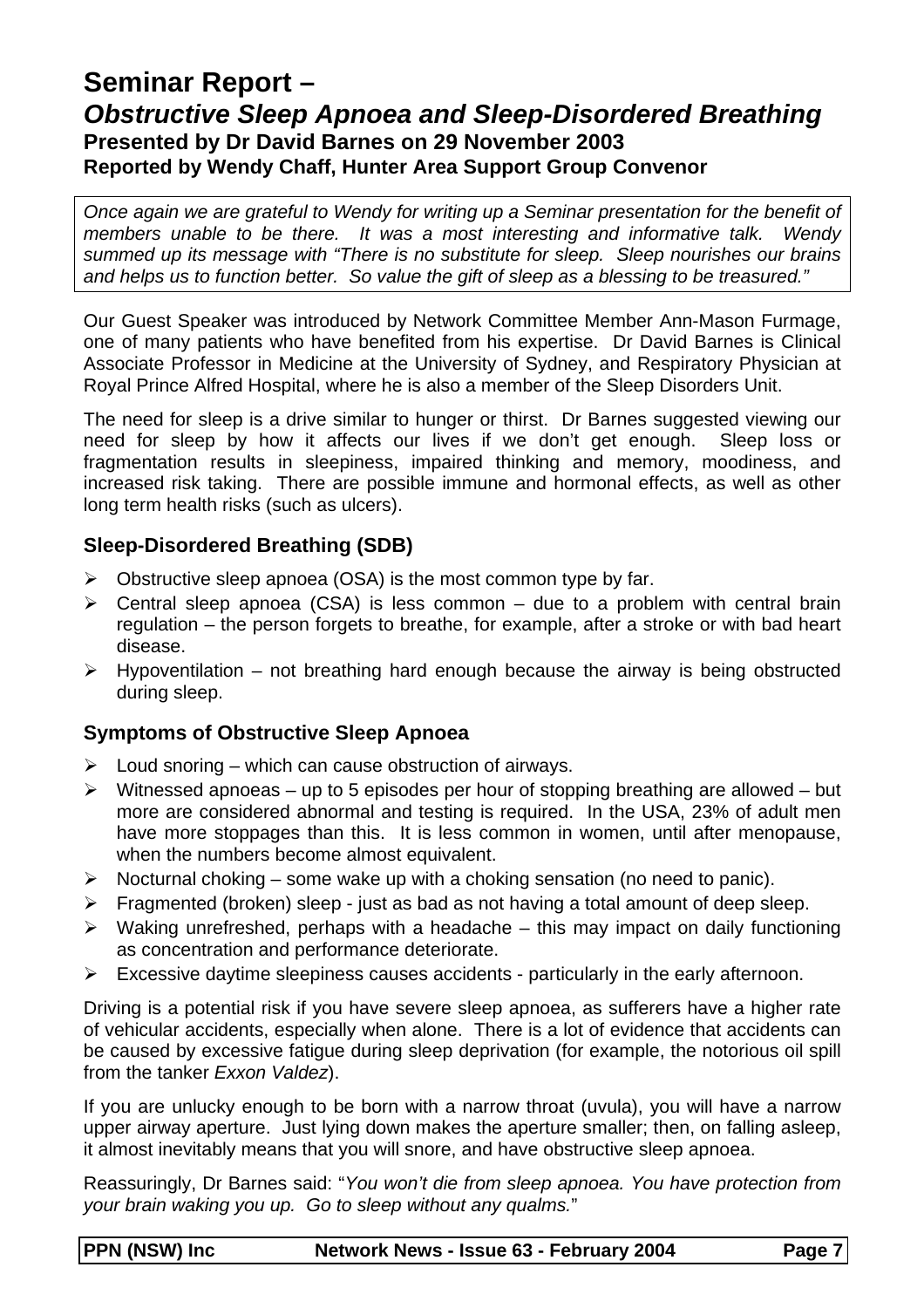**Overnight sleep study tests**, held at a sleep unit, can check out sleeping problems – how you breathe, when and why, and how low does your oxygen level go. It is rare to have an inconclusive sleep study test; almost always they can get enough information for a diagnosis – even from, say, 2 hours sleep time.

#### **Health Consequences of Obstructive Sleep Apnoea (OSA)**

Hypertension (high blood pressure) is the most common and earliest risk factor for snorers. Other health consequences are stroke, heart strain, mental effects (depression, irritability), and related accidents.

#### **Therapy for Sleep Apnoea**

This includes general measures such as:

- $\triangleright$  Weight control sometimes abolishes apnoea, and can improve the efficacy of other treatments.
- $\triangleright$  Avoid alcohol makes the upper throat muscles relaxed and floppy.
- $\triangleright$  Avoid sedatives.
- $\triangleright$  Treating nasal obstruction medically can occasionally help, but not often.

Surgery to the palate or tonsils has been a relatively dismal failure (with a low success rate of 30%) for people who just snore, and is ineffective for Sleep Apnoea.

#### **Post-Polio and Impaired Sleep Quality**

Dr Barnes advised that there is limited information available about this relationship, but the following post-polio problems can lead to impaired sleep:

- $\triangleright$  Physical discomfort.
- $\triangleright$  Depression if the patient exhibits excessive sleepiness but has no history of apnoea, depression may be the cause, for which there are many effective medications.
- $\triangleright$  Periodic limb movement disorder brief jerks or twitches of legs or arms during sleep bed partner may complain of being "kicked".
- $\triangleright$  Restless Leg Syndrome can be related, and worse by night a sensation that feels like a flea, or ants crawling. Discomfort is relieved by moving legs, standing or walking. If you have both twitching and restless legs at night, medication may help.
- $\triangleright$  Leg Cramps (from an unknown cause) require completely different treatment for example, quinine or tonic water.

Polio is a motor neurone condition. To differentiate between muscle cramps and spasms and jerky movements, diagnosis can be made from a sleep test.

#### **Sleep-Disordered Breathing in Post-Polio**

- $\triangleright$  If Central Sleep Apnoea bulbar dysfunction severe impairment to breathing.
- $\triangleright$  Hypoventilation under breathing, particularly if kyphoscoliosis is present.
- $\triangleright$  Diaphragm weakness leads to hypoventilation.
- $\triangleright$  Some people with bad sleep apnoea and weak diaphragms sleep better when propped up on pillows.

#### **Obstructive Sleep Apnoea in Post-Polio**

Can be due to:

- $\triangleright$  Dysfunction of the upper airway.
- $\triangleright$  Weight gain affected by less physical activity plus an increased risk of diabetes.
- $\triangleright$  Causes unrelated to polio.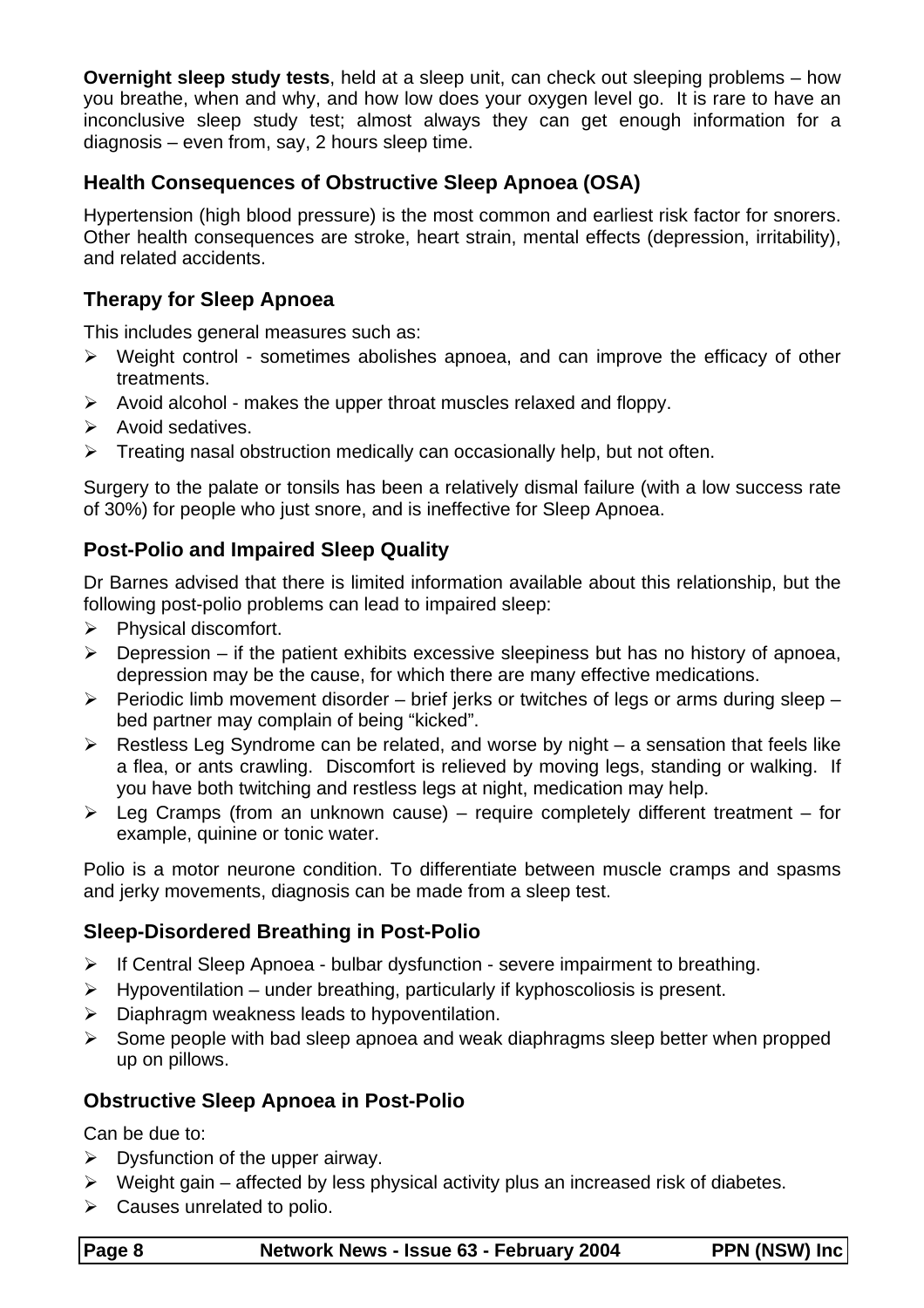#### **Treatment of Sleep-Disordered Breathing in Post-Polio**

To treat obstructive sleep apnoea, similar principles to non-polio sufferers are applied:

- $\triangleright$  Sedative avoidance.
- $\triangleright$  Attention to sleeping position clearly worse on your back.
- $\triangleright$  Weight loss can be effective.
- $\triangleright$  CPAP machine if sleep study results are severe enough.
- $\triangleright$  Central Sleep Apnoea / Hypoventilation oxygen or non-invasive ventilation (NIV) looks like CPAP, keeps the airway open or closed - if required.

Dr Barnes indicated that it seems polio survivors need not be treated much differently to others.

#### **CPAP - Continuous Positive Airway Pressure**

This machine is an Australian invention, originating from the Royal Prince Alfred Hospital in 1980. The lightweight mask revolutionised the treatment of bad sleep apnoea. Air which is blown at pressure through the nose keeps the throat from blocking. It abolishes excessive sleepiness and prevents snoring if fitted correctly.

The CPAP machine gives 100% control of the condition, but is NOT A CURE. If its use is stopped, there is a honeymoon period for a while, then the problem returns. Long term commitment is required to use it – until a cure is found, which is unlikely in the foreseeable future.

An alternative is a dental splint (like a fitted mouthguard) – which can be adjustable. It may have long term effects on the facial bones. Some people can't wear it because the muscles of the jaw can be under stress.

In Dr Barnes' view, people need to have enough willingness and expertise to tolerate CPAP and stick with it. The adjustment period can vary from two nights to two months.

Ann-Mason Furmage said that for the first week or two on a CPAP machine it is difficult to keep on using it. "Having something strapped to your face is tough, when every fibre of your being is resisting" – but after two weeks she became accustomed to it. She told us it can be "worth the struggle to get used to that thing on your face  $-$  to wake up in the morning and feel refreshed, like a normal human". For her it is "like a light being turned on".

Another member, George Laszuk, said he had tried the machine for some time, but could not stand it with the pressure being so high. Dr Barnes suggested having a sleep test on the machine to judge what pressure is really needed, for example, 10 to 15 degrees. The pressure level varies according to weight, so if you have lost weight the pressure needs to be reduced, or vice versa.

The ability and expertise of technicians at sleep centres to administer CPAP varies enormously. It was suggested that members should consider the quality of back up service from a provider, which is important for people who have difficulty going out. It may be possible to arrange for a trained person to come to your home with a CPAP.

The comfortable fitting of the face mask seems to be a particular issue for post-polio people, who can have some wastage of facial muscles. There is now an improved range of face masks (some are lined), with a greater choice of different sizes, as more children are being diagnosed with sleep apnoea.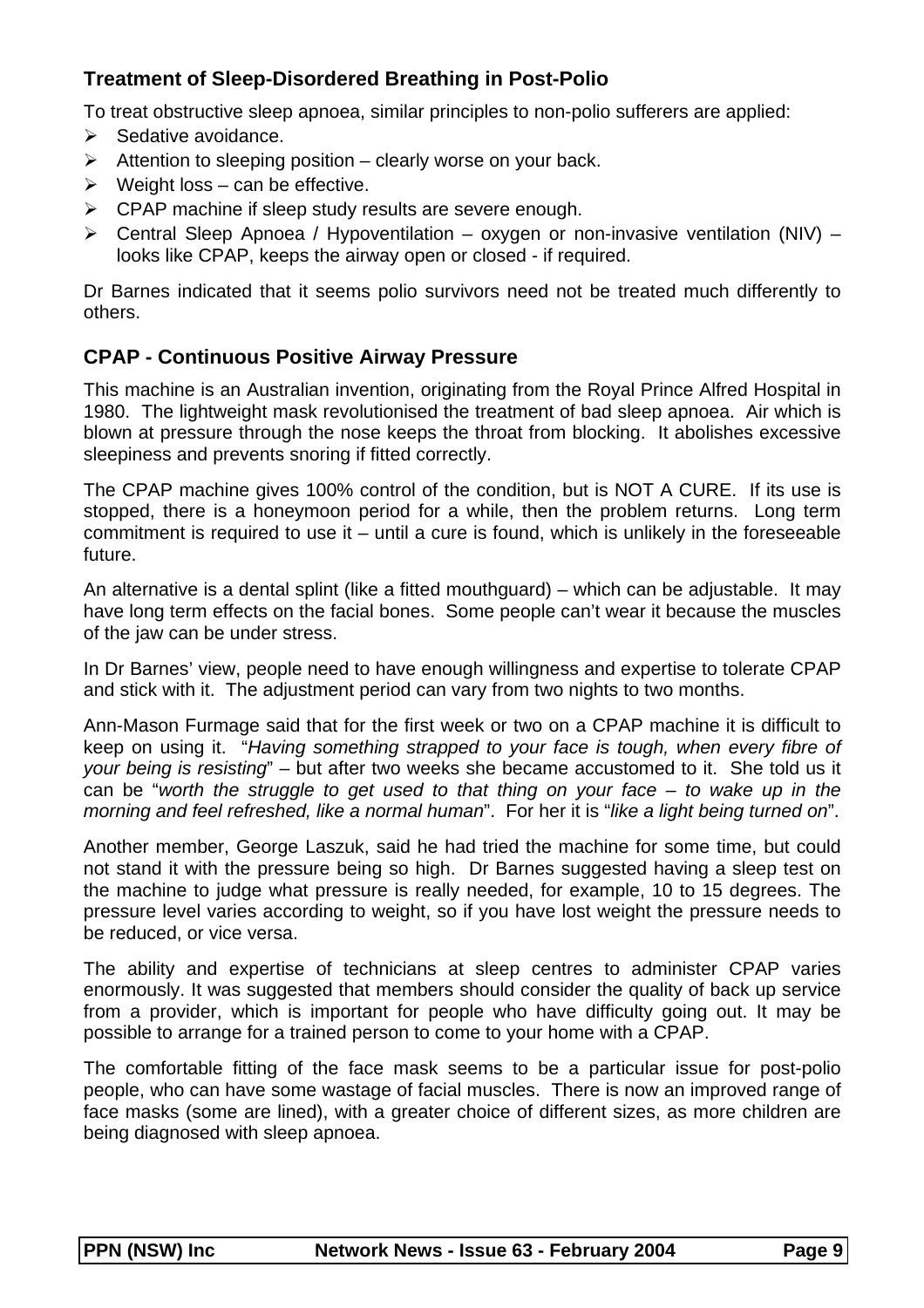#### **Question Time**

Most members who come to our Seminars raise issues that seem common to a lot of us.

#### **Q: Why do I sometimes wake up with a dry mouth?**

**A:** This occurs when you have a blocked nose during the night. You may be underbreathing, which could require a sleep study.

#### **Q: Dr Barnes was asked to comment about the old saying: "Early to bed and early to rise makes a man healthy, wealthy and wise."**

**A:** Whether early to bed or late to bed – it is better not to sleep in, but rather still get up at the same time. Try to keep sleeping hours as regular as possible, going to bed at the same time and getting up at the same time every morning, without breaking it up. As we get older we may not need as much sleep and the quality of sleep can change. It can become lighter, with more awakenings.

There are those who have claimed to function well on little sleep – but when tested, it was found that they actually performed better after proper  $(6 - 8$  hours) sleep.

#### **Q: What if you are a busy person who does not get enough sleep and needs reviving?**

**A:** Try having a siesta or nap of 20 to 30 minutes soon after lunch (about 1 – 2 pm). The best length of time for a nap is either about half an hour, or else 3 hours – not much in between is beneficial. For an insomniac it will not help to have naps during the day. (Here, Dr Barnes reminded us that he does not treat insomnia.)

#### **Q: How do you recognise a sleep disorder?**

**A:** The degree of daytime sleepiness varies. In what situations would you fall asleep? When you fall asleep after a busy day it is not surprising. Failing to sleep enough can feel okay for a while, when mentally or physically active, and then you "crash". A lot of people accept a degree of sleepiness as normal. What you and your family think about the situation can be quite different. If there seems to be a problem – what is the degree of inconvenience being experienced, and by whom?

#### **Q: What if waking during the night bothers you and you never seem to wake up refreshed?**

**A:** Does it happen often enough to worry you? For weeks? Ask yourself "Is sleepiness impacting on my daytime functioning and how I manage my life?" How far do you want to take it, if it is bothering you during the day?

Dr Barnes suggested that any of the concerns raised should be discussed with your family doctor, and a referral requested to one of the many Sleep Physicians in Sydney, or else locally.

At the conclusion of this presentation, Vice President Merle Thompson told us she couldn't help wondering what the course of world history might have been, if some of those people who said they lived on about 4 hours sleep a night had slept much longer. Three examples mentioned were Margaret Thatcher (who boasted about not having more than 5 hours a night while she was British Prime Minister), Winston Churchill, and Napoleon Bonaparte.

In thanking Dr Barnes for his most interesting and well-received presentation, Merle warned him that as a result he could find the number of referrals to him increasing, and end up with many more post-polio patients! She then presented Dr Barnes with a pen specially carved from Australian red cedar, as well as a Network polio virus badge, and expressed our appreciation to him for giving up a Saturday afternoon to help us gain a better understanding of sleep-disordered breathing and obstructive sleep apnoea.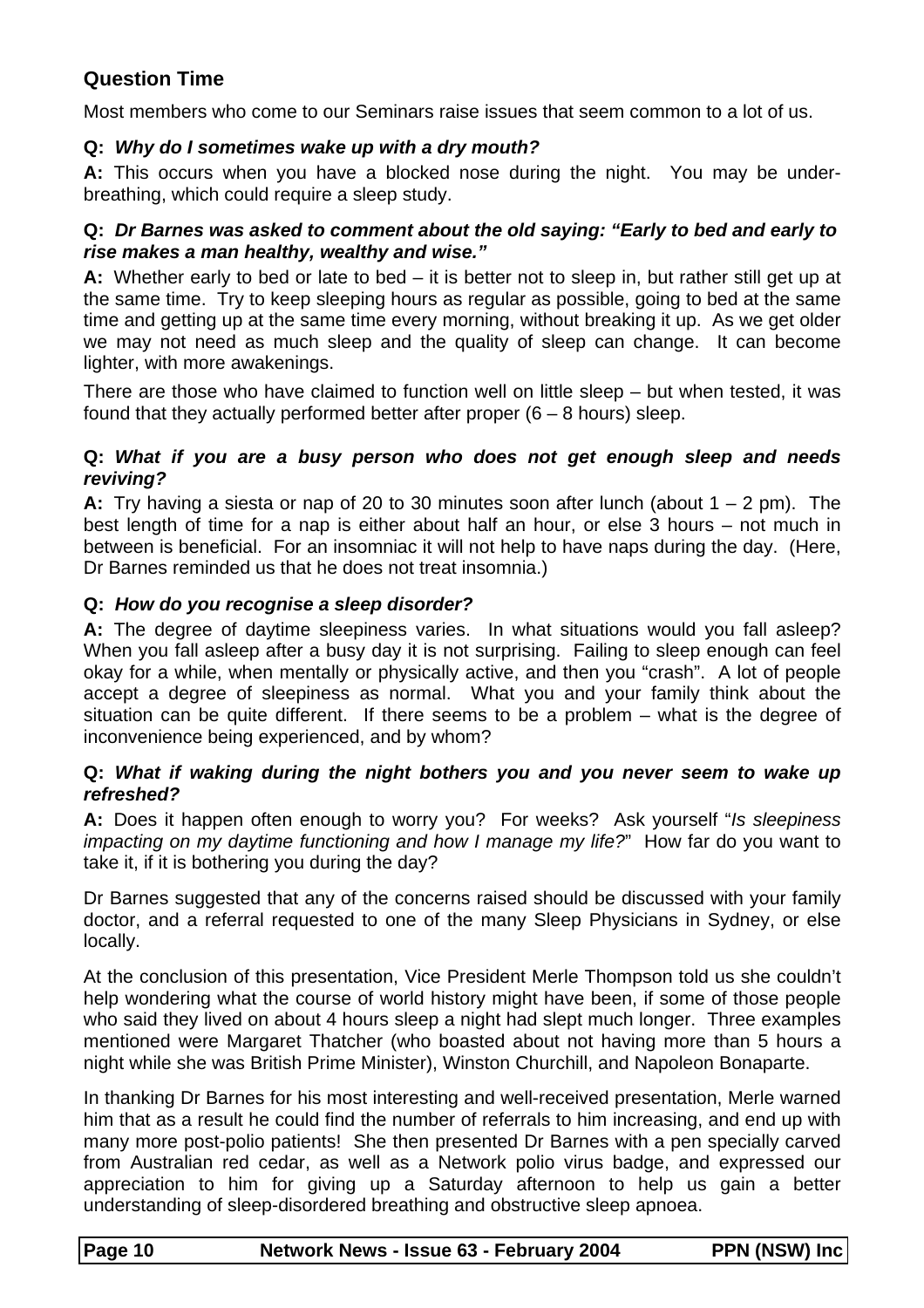## **The New Osteoporosis Clinic**

Member Anne O'Halloran wrote to tell us that she recently visited what is called The New Osteoporosis Clinic on the sixth floor of the Specialist Medical Centre at Concord Hospital (for those who are familiar with Concord it is in what was once the Nurses' Home). Here, she passes on her experiences for the benefit of fellow members.

I had been taking medication for the past two years to help prevent further bone loss and had been disappointed with my last Bone Mineral Density (BMD) test so my GP referred me to the Osteoporosis Clinic.

Two appointments were made (I was offered a third for a BMD but had recently had one). The first visit was for history taking and a series of tests (urine, blood and x-rays etc), and the second for follow up where the results were interpreted and recommendations offered. All the tests were carried out at the hospital and all were offered on Medicare. A staff member had assured me that the professors at the clinic were highly respected in the study of osteoporosis. Answers to important questions that I raised at the second visit would be followed up with one of the professors and relayed to me via a phone call to my home.

My experience of the visits was positive. Waiting time for and at appointments was short. The staff that I met were courteous, open, good listeners, and able to answer my general questions. Written material with reference to osteoporosis, medications, exercise, pain and so on was freely available. I had taken with me some information on polio and its late effects and pointed out that probably many, if not all, polio survivors would benefit from information on osteoporosis and what treatment was available.

There are two things that I felt would have made my visit better. Firstly, I would have preferred to have had some direct consultation with a Specialist.

Secondly, the age-old problem of close PARKING!!!! I rang Concord before my first visit about parking for people with disabilities and was assured that there were a couple of designated spaces at the front and within the hospital grounds. This was right, however two spaces were inadequate for a hospital of this size and I felt that they were probably used by staff with disabilities; each time I drove past they were occupied. Street parking was impossible. Again I think hospital visitors and locals would get first pick (the hospital is in a suburban street surrounded by homes). However there is a large parking lot with many designated spaces for disabled parking. The lot is opposite the hospital. If possible, it would be easier for people with walking problems, or for whom self propelling is difficult, to be dropped off close to the Medical Centre. There is a road to cross from the parking lot to the hospital however it is not wildly busy. There is a pedestrian crossing and I imagine an awareness by people in the vicinity who are used to seeing people using all types of ambulation/mobility devices. The parking fee is \$5.00 and payable at a machine as you enter – the machine gives change.

My visits were beneficial. Test results showed that my system was low on Vitamin D. Understandable as I drive everywhere, don't even go for leisure walks in the sunshine, I shop in large shopping centres (parking underneath) and don't sit for long any more in the sun. As well my diet obviously doesn't provide enough Vitamin D. Since Vitamin D is important for the absorption of calcium I have now been offered a Vitamin D supplement, which is very easy to take. Here's hoping my next BMD shows a better result than the last one. I'll let you know!

To find out more about osteoporosis there is an Osteoporosis Australia Helpline 1800 242 141 and a web site <www.osteoporosis.org.au>.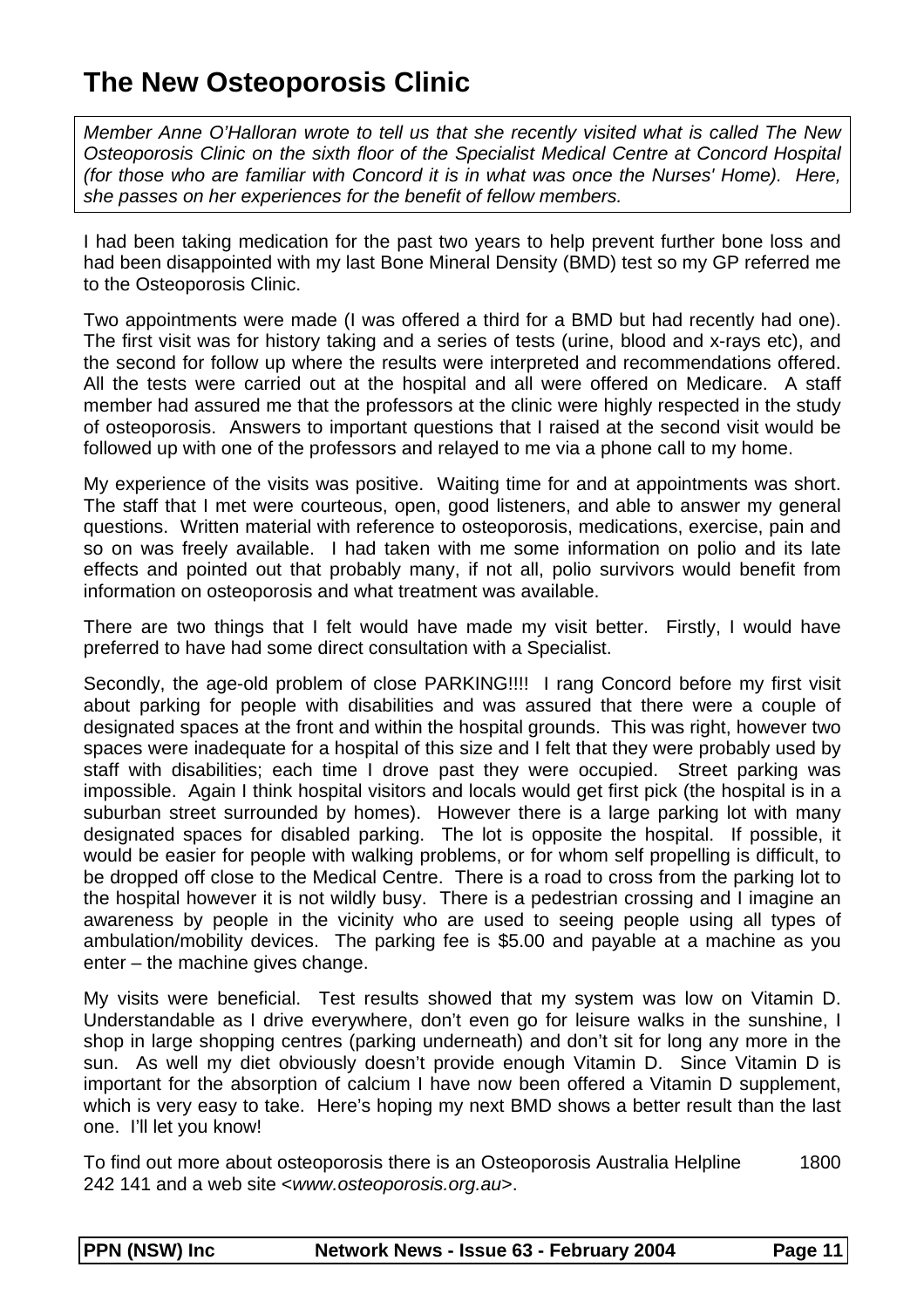## **PADP and Unmet Need for Aids and Equipment**

The Physical Disability Council of NSW recently gave an update in their email Bulletin on the state of PADP in NSW. The update is reprinted here with permission.

As the New Year starts we're hearing, once again, more and more stories about unmet need for equipment. It is plain to us that the Programme of Appliances for Disabled People (PADP) is not yet functioning as it must.

- $\triangleright$  People are being denied equipment they have an assessed need for because of insufficient funds in the PADP Budget.
- $\triangleright$  Equipment needs often have to be re-assessed because of waiting lists and unacceptable delays in processing applications.
- Despite agreement at the State-wide Advisory Committee, 18 months ago, a new PADP 'equipment list' (based on equipment categories rather than specific items) has still not been 'signed off' by NSW Health. As a consequence, the PADP budget is paying for medical items it is no longer intended to pay for while people with equipment needs wait for approval of equipment or are told their needs can only be met when the new list is enforced.
- $\triangleright$  The budget enhancement of \$1.1 Million last year did not match levels of unmet need nor does it meet the expansion in demand resulting from agreement of new eligibility criteria three years ago.
- $\triangleright$  Consistent, high-quality data about need across the state has still not been made available to the PADP Advisory Committee. Although a new data collection system was launched recently we fear it will be months before we receive the information needed to make informed judgements about current levels of unmet need (which we believe are increasing).
- $\triangleright$  NSW Health has not yet proposed its preferred Priority Assessment Tool that could be used to assist local committees make reasonable decisions about applications for equipment.

PDCN is working with our colleagues in disability sector, non-government organisations in NSW to better understand the current situation with regard to PADP. We feel that the progress made over the last few years is in danger of stalling (at best). We need your help.

We are trying to gather information from people with disability about their experiences of PADP over the last two years. Please help us if you can.

- $\triangleright$  Have you (or a family member) applied for equipment through PADP?
- $\triangleright$  Did you get the equipment you needed or was your application rejected?
- $\triangleright$  How long did you wait for equipment to be supplied?
- $\triangleright$  What equipment did you receive?
- $\triangleright$  Will PADP maintain the equipment?
- $\triangleright$  Who paid for the equipment?
- $\triangleright$  If you paid some, how much did you pay out of the total cost?

These are just some of the questions we want to learn more about. If you have had ANY contact with PADP over the last couple of years, please tell us about it.

**We want to hear from Network members. Please write to Gillian by email or mail to tell us of your experiences so we can add to the information that PDCN is gathering. The more stories, good and bad, that we can pass onto PDCN, the better we will be able to work towards making PADP the effective program we all want and need.** 

Page 12 **Network News - Issue 63 - February 2004** PPN (NSW) Inc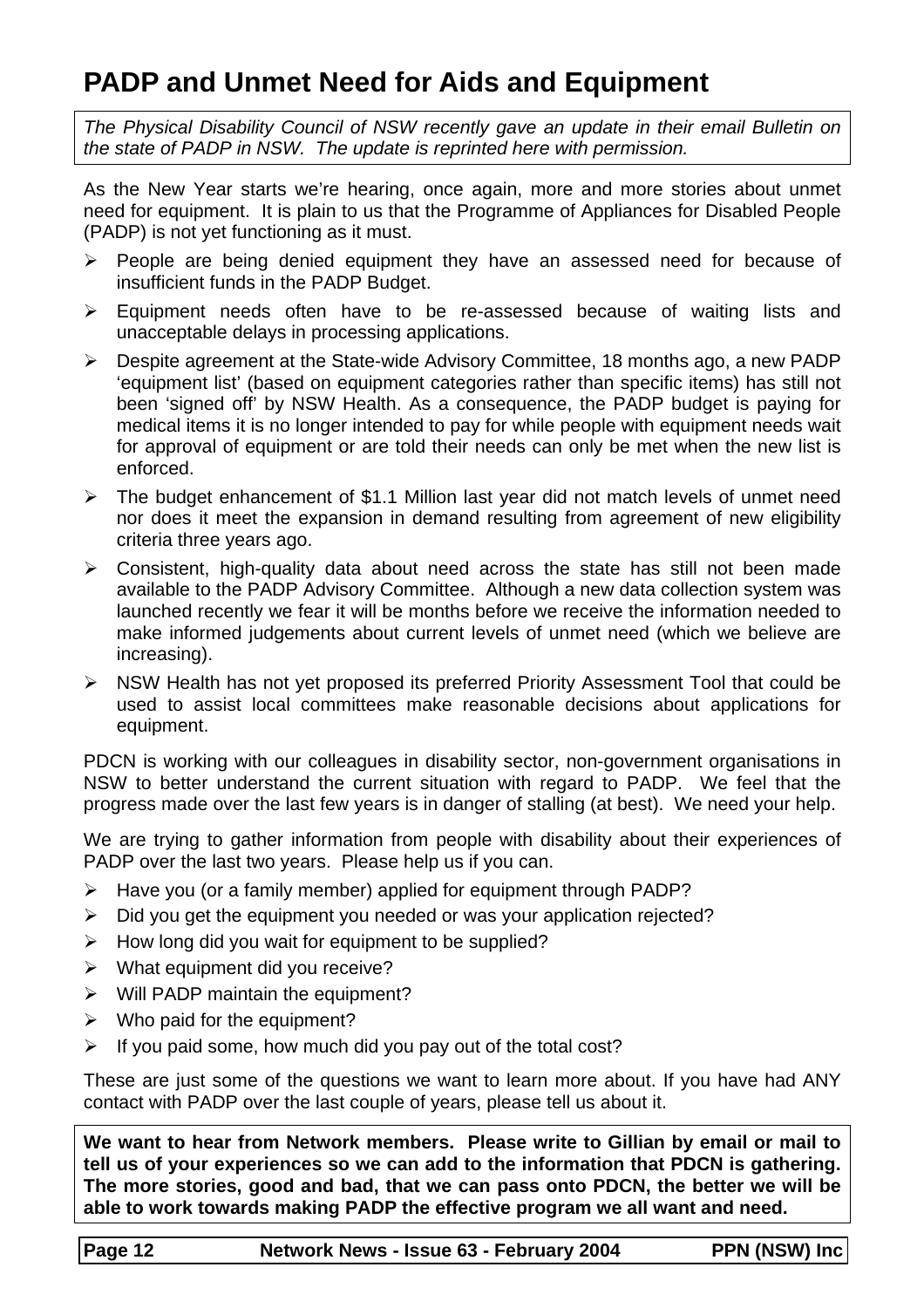## **Polio Particles**

#### **Mary Westbrook**

Polio Particles is compiled by Mary Westbrook as items in the press or professional journals catch her eye. Included in this series are brief reviews of books on polio or post-polio, updates on post-polio research, information about immunisation and the status of global polio eradication, and other items of interest.



#### **Polio eradication cheap at the price**

An article, 'Costs and benefits of polio eradication: a long-run global perspective' by M Khan and J Ehreth was published in the journal, Vaccine, in January 2003. The authors used pre-vaccination polio incidence rates to predict the number of cases of polio that would have occurred in the world for the years 1970-2050 if the polio vaccines had not been developed and immunisation had not happened. They calculate that immunisation will have prevented 855,000 deaths, 4 million cases of paralytic polio and 40 million years that polio survivors would have lived with disability over the years 1970-2050. The medical cost savings from this would be more than \$US128 billion. The global polio eradication program will cost about \$US67 billion if vaccination is discontinued after 2010. Thus the polio eradication program will pay for itself in the longer term.

#### **Polio and Parkinson's disease**

The Network has received enquiries asking whether polio survivors are at greater risk of developing Parkinson's disease. The polio virus does attack the neurons in the brain that make dopamine. It is the failure of these same neurons that is thought to be responsible for Parkinson symptoms (tremors and rigidity associated with severe fatigue and decreased ability to concentrate). So since the 1940s researchers such as David Bodian have wondered why they did not find an increased rate of Parkinson's disease among polio survivors. They hypothesised that if the damage caused to these neurons by the polio virus was very severe, then injury to other vital brain centres would also be severe, causing patients to die from bulbar polio. If damage to the dopamine neurons was less severe it was considered that it would be below the threshold necessary for the tremor and rigidity of Parkinson's disease to appear. Recently the Journal of the American Medical Association (JAMA; 3/4/03) reported a study by Nielson and others of a cohort of Danish polio survivors who contracted polio between 1919 and 1954. They were found to be about twice as likely to develop Parkinson's disease as people who had not had polio. The researchers speculate that the normal loss of neurons that occurs when we age, plus the loss that occurred when we contracted polio, may account for polio survivors being more vulnerable to Parkinson's disease. However this is the only research that has found an association between the two diseases. In his book, The Polio Paradox, Bruno wrote that he has not found a higher rate of Parkinson's disease among the polio survivors he has been treating for two decades. He says that some survivors worry about muscle tremors but these are often caused by doing too much and tiring polio-damaged, overworked neurons, particularly when survivors are emotionally or physically exhausted, and sometimes when they forget to eat.

#### **Polio and cancer**

Neilson and his colleagues used the same cohort of Danish polio survivors mentioned above to investigate whether there is a link between polio and cancer, particularly between polio and cancer of the central nervous system. Their findings were published in the International Journal of Cancer, May 2001. The only association they found was that

| <b>PPN (NSW) Inc</b> |  |  |
|----------------------|--|--|
|----------------------|--|--|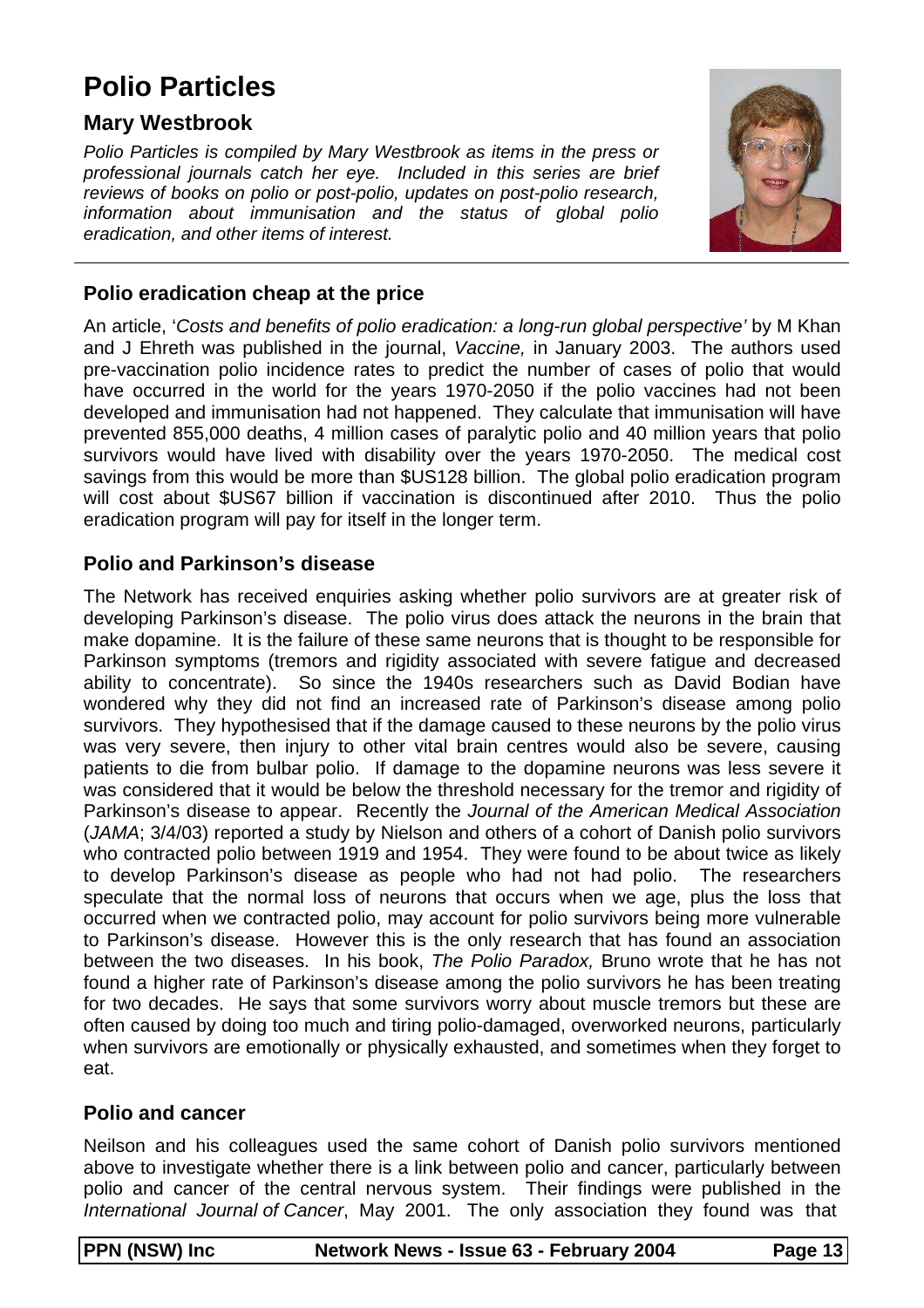women who had paralytic polio may have an increased rate of breast cancer. My hypothesis would be that the difficulty of having a mammogram might be a factor in such an association. The radiology practice I attend can theoretically do a mammogram while you are sitting down. The only problem is that when they do this they find the results are unsatisfactory. So I need to get out of my wheelchair, use crutches that I have to bring with me and hang onto the top of the X-ray machine like a panic-struck orang-outang as I attempt to pivot around into the various positions required. A little more disability and I'd have to make do with poor X-rays and maybe I'd begin to wonder if it was worth the effort. In the October 2003 issue of *Link* magazine, which examines disability issues in Australia, there is report on women with disabilities in the ACT not regularly accessing breast and cervical cancer screening. The ACT's Screening Program has set up a Disability Task Group to deal with this problem. To date it has developed three new resources: A brochure: Women with disabilities: Your rights when accessing health services, a Pap Test Fact Sheet for women with disability and a Tip Sheet for health practitioners which provides advice on how they can provide care that is inclusive of people with disabilities and in doing so help to avoid potential discrimination against people with disabilities.

#### **Polio survivors' memories encourage vaccination**

An article by Elaine Ellis-Pegler in the November 2003 issue of Polio News, the Newsletter of the Polio Support Society NZ, describes how many survivors of vaccine preventable diseases have contributed to the project Piercing Memories; remembering the past to protect the future. The project was initiated by the Immunisation Advisory Centre at the University of Auckland. When the Centre was established in 1994 it became apparent from the numerous phone calls received that many parents and a surprising number of doctors and nurses had limited experience of vaccine preventable diseases such as polio, diphtheria and even measles and even less understanding of their cruel complications and long term effects. As our old people died, their memories of the devastating epidemics of the early 20<sup>th</sup> century were fast disappearing from the national memory. To date Ellis-Pegler has videoed the stories of over 180 people who contracted such diseases, and the memories of their family members. These are used in education programs for health practitioners and community groups. The Prime Minister has supported the program by recording her childhood memories of measles and chickenpox. Ellis-Pegler says that her overwhelming impression of people's stories is of a sense of loss that pervades these experiences and the ongoing effects on families, such grief and so many tears. ... So many accounts of polio describe devastating loss: the death of a beloved five year old sister, loss of childhood, lost mobility, lost expectation of a normal life. The young father with polio who always regrets he could never kick a ball around with his sons. The 17 year old student nurse with TB who lost her youth and watched six of her nursing friends die during two years on a freezing TB sanatorium verandah. … But also wider social losses; huge disruptions to social networks and travel arrangements, businesses closed and families separated during epidemics. Financial loss – the costs of visiting children in hospital for months or years ... Educationally the losses were and continue to be significant. ... A Maori woman, a high academic achiever and badly affected by polio, had such a poor self image of her crippled body and was so afraid of how she would cope with the wide world … that she refused to pass any of her school certificate exams, a decision that led to a lifetime of social and economic deprivation. The loneliness remembered vividly 60 years later, of children isolated in hospitals for weeks, months, sometimes years away from their families. Widespread prejudices have been recalled ... Fear, too, still pervades people's lives. Ongoing fear of Post Polio Syndrome … Another sentiment, widely expressed, is a sense of disbelief that people choose not to immunise. One polio survivor said: The difference polio has made for me is everything I do is such an effort and a lot of pain with it. Another said: You would not want your family to go through what we've gone through, so I think people can learn by what we have experienced. One survivor who was videoed was an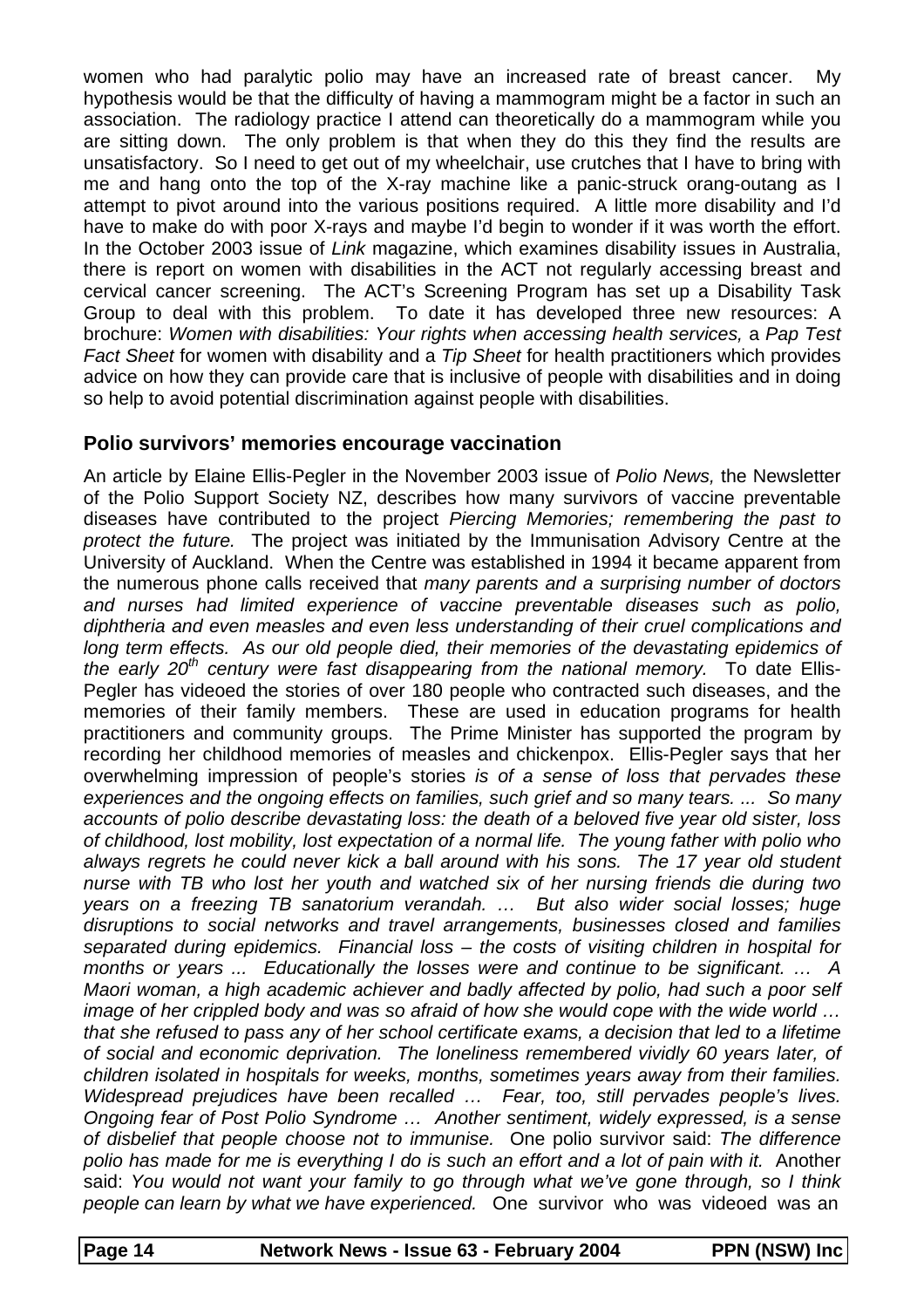unimmunised woman who developed polio in 1999 at the time her baby received the oral vaccine. The master tapes from the project have been placed in New Zealand's Oral History Archive.

#### **Polio kick-started William books**

In your childhood you probably read some of the 38 William books or saw a William film. The series was written by Richmal Crompton, classics mistress at a school in Kent who wrote a story about William for the women's magazine Home in 1917. In 1924 at the age of 33 she contracted polio which left her with a paralysed leg. Crompton returned to teaching but found it too difficult and gave it up to write full time. She then wrote the first William book which she intended for adults but it was very popular with younger readers so she concentrated on writing for them. At the time of her death in 1969 over 8 million William books had been sold.

#### **Early Australian polio treatments and preventatives**

The book, Paradise of Quacks: An alternative history of medicine in Australia by Phillipa Martyr (published by Macleay Press, 2002), describes what was probably the first recorded after-care treatment for polio prescribed by an Australian doctor. Dr Philip Muskett, surgeon superintendent to the NSW government in the 1880s, advocated mustard poultices, heat treatment, purges, faradisation (electrical stimulation) and rubbing. Martyr found some non-orthodox preventatives against polio in letters sent to the Public Health Department in the mid  $20<sup>th</sup>$  century. Vera Grey of Karrgonning believed it was due to constipation, while Mrs A Beck of Margaret River came up with an explanation of polio guaranteed to please the children at risk of the disease — 'a collapse of the nervous system through lack of blood sugar'. Her preventative diet included: 'a good pudding every day made with milk and sugar, and either boiled, steamed or baked. Like custard, rice, tapioca, sago, date and jam roly poly (with sweet sauce), castle pudding, suet dumplings, apple dumpling, syrup dumplings, and always  $\frac{1}{2}$  an ounce of boiled lollies daily'. Camphor bags worn round the neck were used as a preventative by some Tasmanians during the terrible epidemic of 1937-38. These had been used against smallpox in the 19<sup>th</sup> century.

#### **Orthopaedic surgeons fail to investigate osteoporotic fractures**

The Bone and Joint Decade was launched in 2000 to advance understanding of musculoskeletal disorders through research and to improve quality of life for people with these disorders. The organisation is headquartered in Sweden and is supported by medical societies, patient advocacy groups worldwide and WHO. For information visit <www.boneandjointdecade.org>. It has helped fund Dr Karsten Dreinhofer's 2003 multinational (UK, Italy, Spain, Germany, New Zealand and France) study of 3,500 orthopaedic surgeons. Since Orthopaedic surgeons are often the first and only physicians to see fracture patients, they are in a unique position to identify untreated cases of osteoporosis, and as such reduce the risk of subsequent fracture according to Professor Olof Johnell of the International Osteoporosis Foundation, co-funder of the study. Dreinhofer found that 50% of practicing orthopaedic surgeons had received little or no training about osteoporosis. Only in Germany were the majority of patients referred for a bone density test; in the UK only 16% were. Only half of the orthopaedists in Southern Europe knew about the importance of external risk factors for hip fractures, for example, cataracts, poor lighting, pathway obstacles, poor balance. Only 25% of orthopaedists in the UK and France felt knowledgeable about managing osteoporosis in their patients. How many are aware of the localised osteoporosis that polio survivors tend to have in their affected limbs, which may or may not be accompanied by generalised osteoporosis? (Report on the study at <www.boneandjointdecade.org/news/default.html>).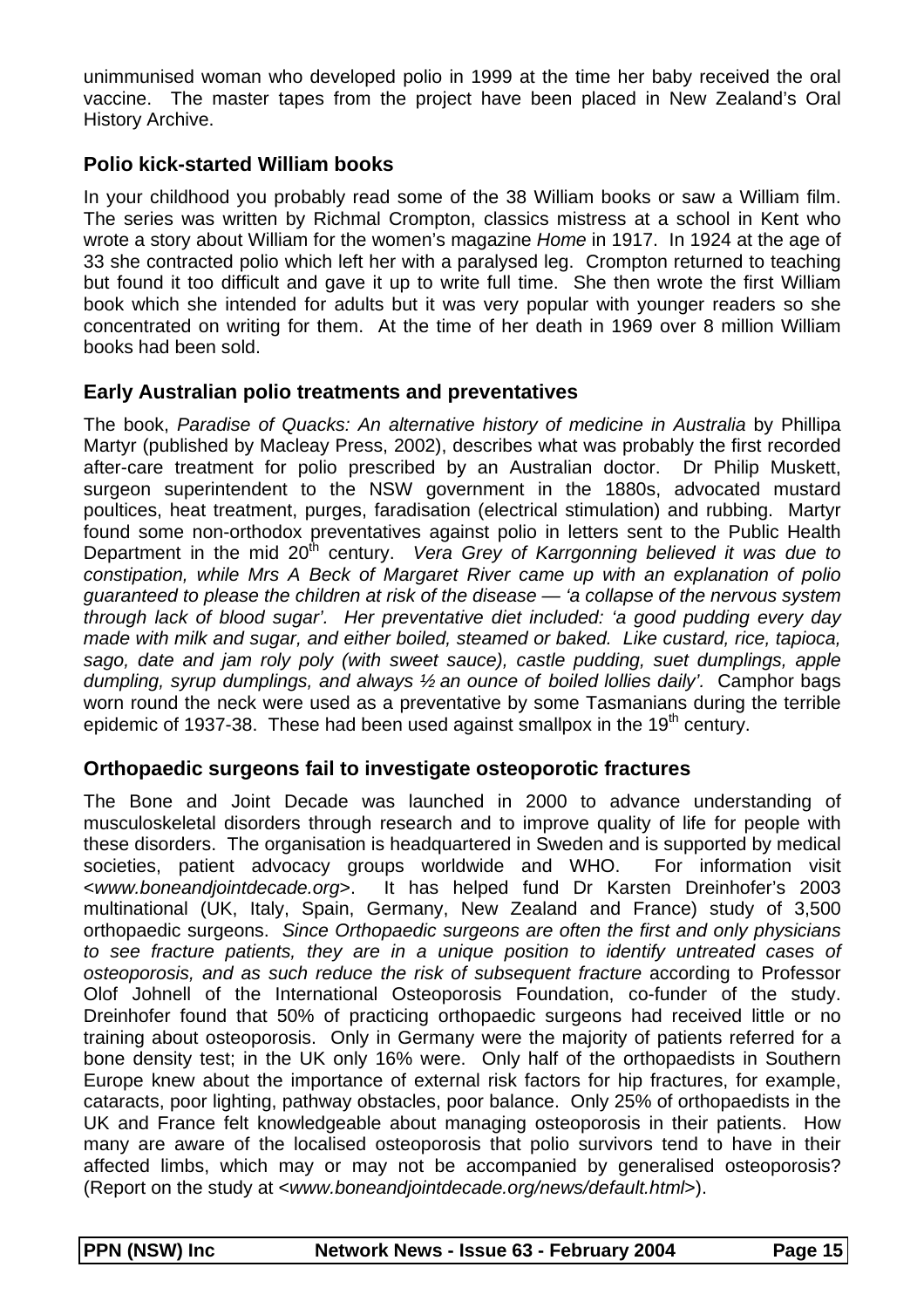## **The Revelation – The Story of Elsa**

Here is a rather unusual polio story from a new member – thank you for sharing, Elsa.

It was not until approximately mid-September last year, because of my breathing problems and after a series of x-rays and scans, that I was advised that at some-time in my life, I had had Polio or Infantile Paralysis as it was then known.

The breathing problems, I was told, were caused by the left side of the diaphragm and left phrenic nerve being paralysed. When I enquired how could this be determined, I was told, in reasonable detail, that research had provided the information.

In my car and on my way home everything suddenly fell into place and I remembered the events from when I had been ill. It was an illness I had never forgotten but had never been able to find out what had been the matter with me. For years afterwards, whenever I asked my mother what had been wrong with me, she always replied that she could not remember.

On reflection, I realise that my mother would never have told me because, even though it was years later, she would still have thought she would be in trouble for not having sent me to hospital. Infantile Paralysis (Polio), was a notifiable disease. It and Diphtheria were rampant at the time of my illness.

That night I rang my sister to tell her I had finally found out that my illness had been Infantile Paralysis. She was as astounded as I was. I commented to her that I had waited 66 years to get an answer to my question. I hope you will not mind my relating the circumstances to you.

The year was 1937 and it was approximately one month before my eighth birthday. I had become ill the evening before and I remember my mother saying I had measles. As I lay ill, perhaps it was the following day, I heard my parents having a conversation with our doctor, whose name was Abernethy. I have never forgotten the words I heard.

"I must report it, she has to go to hospital." the doctor said emphatically

"Please doctor, leave her here with us. We'll take care of her." my mother pleaded.

"She has to go. I have no choice. I'll be in serious trouble if I leave her here." the Doctor added.

"Please Doctor."

He then said, "She wont last, you know.".

"Yes, I know." my mother replied.

"We would rather have her here with us. We won't tell anyone you have let her stay. We will take full responsibility.". This time it was my father begging the doctor to leave me with them.

The Doctor said "You must make sure you tell no one what is the matter with her or that I have left her here in your care. We will all be in a lot of trouble if you do.". I heard my parents give the doctor their assurance and being the type of people they were, they kept their word.

I remember the doctor coming back many times to see me. As well, I had an aunt who was a nurse and she too, was frequently there. I also remember the Minister from our local church coming to the house often.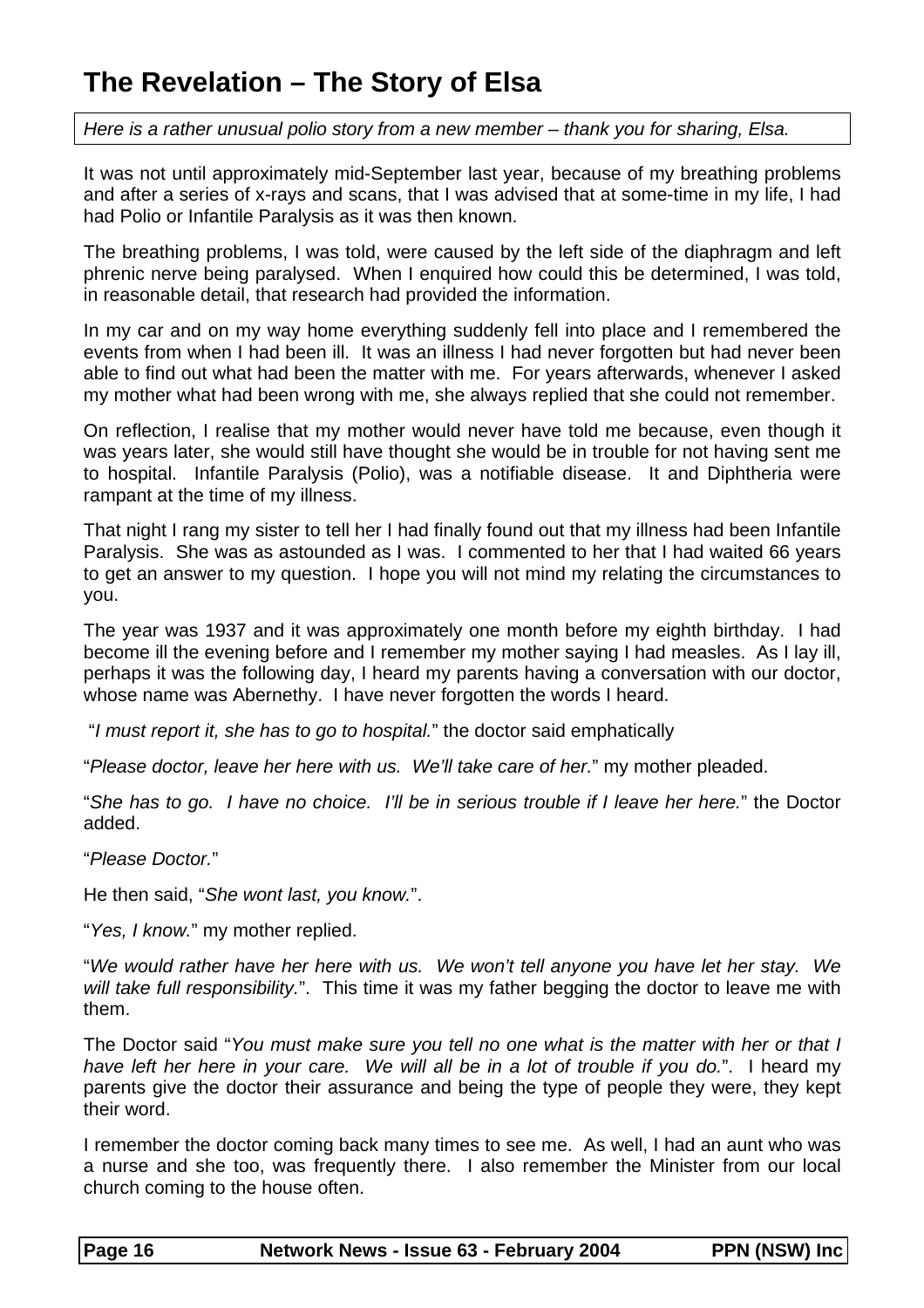As I lay ill, there were two other conversations I remembered. One was a discussion between members of my family about buying my birthday presents early. I heard one of my brothers say he knew I wanted a tennis racquet and he would get that. I remember the presents being given to me but I was too ill to do more than acknowledge them.

On a later occasion I heard my mother and father discussing who would stay at home from my brother's wedding to look after me. My father said to my mother that she should go and he would stay with me. I remember him being with me and the others leaving for the wedding.

I know I was ill for a very long time, but I do not know how long. My initial schooling had begun at the school run by the church. I remember my mother telling me that the school had closed and I had to start at what I later learned to be the local Public School. I always disliked that school and was never happy there.

One day in class, our teacher talked to us about Diphtheria and Infantile Paralysis. The brother of one girl had died of Diphtheria. Another girl had a caliper on one of her legs. She'd had Paralysis.

I was about 20 the last time I asked my mother what had been the matter with me. I got her usual reply that she could not remember.

Looking back now, I had always had a fascination about Infantile Paralysis. Any time I saw a person with a paralysed arm or leg, I wanted to know if they'd had Infantile Paralysis. I wonder, during my illness, if I had heard my sickness referred to as that, and whether the term had remained buried in the depths of my memory. Even recently, I saw a woman, who looked a generation younger than myself, wearing a caliper on one leg. I had to use a lot of restraint to stop myself asking whether she'd had Polio. She had been the first person I had seen with a caliper for many years.

The first month or so of my learning that I'd had Polio, I felt as though I was in a state of total shock. I do not know why, it just had that effect on me. It was only recently I thought to access the internet to find if any information was available.

I must admit that since learning the details associated with Post-Polio, it does give me a possible explanation for some of things that have happened over the years. I have Scoliosis, Osteoarthritis and Osteoporosis. I have to use a walking aid. As well I have Angina. With only half of my diaphragm working, my heart has to work harder to pump the oxygen through. I have severe Oesophagus Reflux. This I am told may also be associated with the Polio. Plus, during the last ten years, the usage of my left arm has gradually diminished.

The most debilitating part is the almost constant, exhaustive tiredness. The times when I feel every ounce of energy drain from my body and leave me with not even enough strength to raise my arm. I now wonder how many of these problems relate to the Polio. In the new year I will see a Neurologist, hopefully, to discover what other damage may have been incurred. Not that there is any cure, but at least I will know.

Unfortunately, there is no one to tell me what paralysis I'd suffered during the period of illness. I can only assume that when the time of my recovery arrived, the fact that I was not showing outwardly any signs of paralysis, it would have been presumed that I had fully recovered without any after-effects.

**Merle has gratefully added Elsa's polio story to our growing collection. Merle has also asked me to thank everyone who has contributed a story so far, and encourages all members to write down or tape record their own unique experience and send it to us. We want to preserve our shared history so it is not lost to future generations.**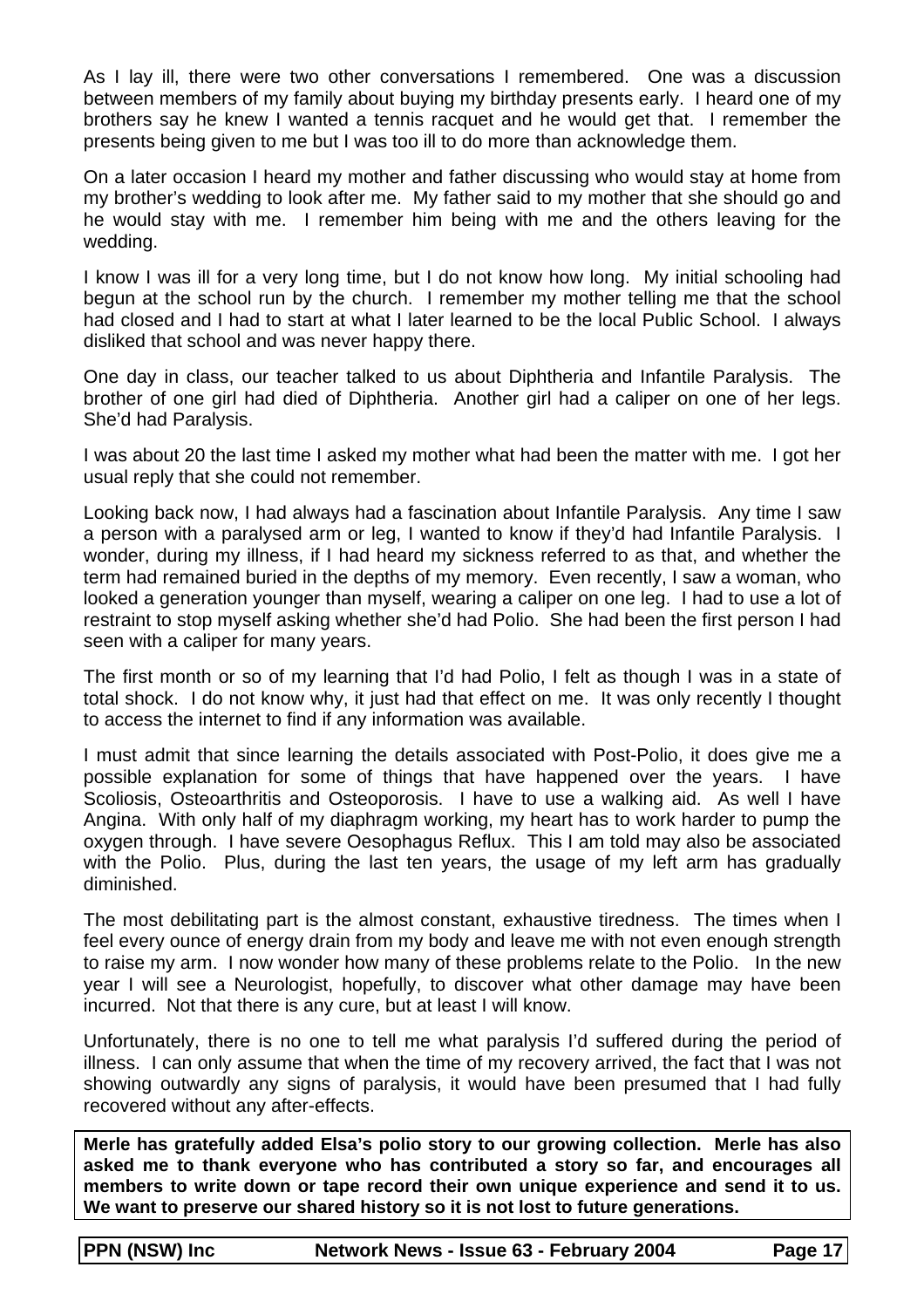## **Support Group News**

**Neil von Schill Support Group Co-ordinator Phone: (02) 6025 6169 Fax: (02) 6025 5194 Email: support@post-polionetwork.org.au**



On pages 19 and 20 of this Network News you'll find a list of **Support Groups** and **Regional Representatives** with contact details and information regarding meeting days, dates and times where applicable. If you live near a Support Group location and would like to attend a meeting please ring the local Convenor. Support Groups are great places to meet, to share information and to gain mutual support.

**Maura Outterside**, Convenor of our **Marrickville/Canterbury Support Group**, has received some excellent publicity in her local media, both newspapers and radio. They held a successful second meeting at Petersham RSL Club; the next meeting is scheduled for Thursday 8 April. If you live in the area you would be most welcome to attend.

I travelled to **Port Macquarie** in early February to be present at this newly formed Support Group. There was another excellent response to the meeting with 19 of us in attendance. This is due to the interest of local members and the tremendous effort that Convenor **Pat Adamson** is putting in. It was wonderful to see members travelling from Kempsey and Forster to attend the meeting. Their next meeting is scheduled for Sunday 16 May 2004.

To cater for members living in the **Sutherland Shire** we are holding an **inaugural meeting** to establish a Support Group. The venue is the **Sutherland District Trade Union Club** at 57 Manchester Road, Gymea. We are meeting in the Bass and Flinders Room at **2:00 pm** on **Wednesday 24 March 2004**. All members living in the area are invited to attend. The meeting will be followed by afternoon tea. If you are interested in convening the group please contact me on (02) 6025 6169.

Members living in the **Condobolin** area are reminded that **Bill Worthington** is the Convenor. At present he is conducting a Telephone Support Group and can be contacted on (02) 6895 2870. In the north west of the state **Terry Bell** has undertaken the responsibility to be Regional Representative for the **North West Slopes and Plains.** Terry can be contacted by phoning the National Relay Service on 13 36 77 and asking to be connected to him on (02) 6751 1554. Bill and Terry would be delighted to hear from you.

To assist members of the **Northern Beaches Support Group** to stay in contact with one another I am proposing that we meet at an accessible venue for morning or afternoon tea. I was made very welcome at the **Dee Why RSL Club** where there are excellent facilities and suitable meeting areas. **I am going to be in Sydney in late March and suggest that we meet at Dee Why RSL Club for morning tea on Thursday 25 March 2004**. **I will be in the foyer of the club from 10:00 am to 11:00 am to meet members.** Anyone interested in attending are urged to ring me on (02) 6025 6169. I would very much like to continue the wonderful work begun by Elizabeth Woods who is leaving the area.

Finally, **Dorothy Robinson**, Convenor of the **Wollongong Support Group**, has advised me that the group's next meeting will be a week later than usual so as not to clash with Easter; it will now be held on **16 April**, instead of 9 April, at their usual venue, the West Wing Conference Room, Port Kembla Hospital. Contact Dorothy on (02) 4229 6221.

That's all for now. I hope to catch up with some of you during my travels around the state during the year.

| Page 18<br>Network News - Issue 63 - February 2004 | <b>PPN (NSW) Inc</b> |
|----------------------------------------------------|----------------------|
|----------------------------------------------------|----------------------|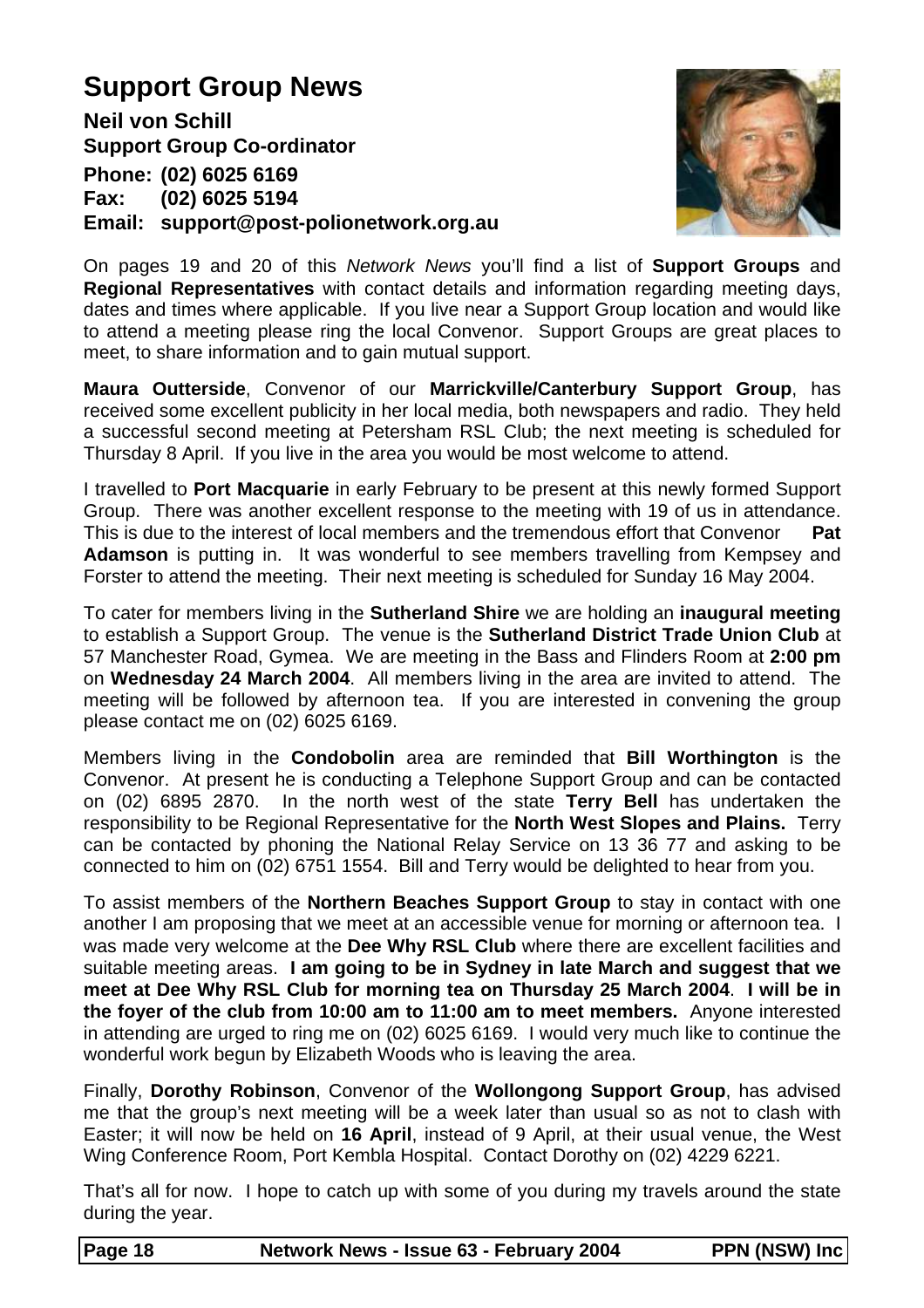## **Network Support Groups and Regional Representatives – Annual Update**

This update is published in the first Network News issued each year. It provides contact and meeting information for the Network's Support Groups throughout NSW and the ACT. You will also find contact details for the Network's Regional Representatives who provide a contact point for their local community in areas not yet served by a Support Group. If there isn't a Support Group operating in your local area and you would be interested in helping to start one up, or if you are willing to act as a Regional Representative, please contact our Support Group Co-ordinator, Neil von Schill, on (02) 6025 6169 or email him at <support@post-polionetwork.org.au>.

#### **Support Group Meetings**

ACT: Meets at Pearce Community Centre, Collett Street, PEARCE, 1<sup>st</sup> Saturday of every second month (commencing February) at 2:00 pm. Contact Convenor Brian Wilson on (02) 6255 0875.

**ALBURY:** Meets informally three or four times per year for lunch, usually on a Sunday. Contact Convenor Neil von Schill on (02) 6025 6169 for details.

**BANKSTOWN:** Meets at Revesby Workers' Club, 2b Brett Street, REVESBY, 1<sup>st</sup> Wednesday every second month (commencing February) at 2:00 p.m. Contact Convenor Pam Solomon on (02) 9773 7679.

**BLACKTOWN / LOWER BLUE MOUNTAINS:** Meets at Kingswood Community Centre, Corner Bringelly Road and Baden Powell Avenue, KINGSWOOD, 3<sup>rd</sup> Monday of the month (except January and December) at 11:00 am. Contact Convenor Bernie O'Grady on (02) 9688 3135.

**CAMPBELLTOWN:** Contact Convenor Brian Toby on (02) 9618 2279 for information.

**CENTRAL COAST:** Meets at Kincumber Neighbourhood Centre, Corner Avoca Drive and Kincumber Street, KINCUMBER, 1<sup>st</sup> Saturday of the month at 10:00 am. Contact Convenor Bara Tunnington on (02) 4369 2397.

**COFFS HARBOUR:** Meets informally several times per year. Contact Convenor Ken Dodd on (02) 6655 1112 for details.

**CONDOBOLIN:** Contact Convenor Bill Worthington on (02) 6895 2870 for information.

**DUBBO:** Contact Convenor Gregg Kirkwood on (02) 6884 9108 for information.

**EASTERN SUBURBS:** Meets at the Labor Club, Alison Road, RANDWICK, 3<sup>rd</sup> Saturday every second month (commencing February) at 1:00 pm. Contact Convenor Eric Sobel on (02) 9389 7967.

**GRAFTON:** Contact Convenor Susan Stewart on (02) 6644 7789 for information.

**GRIFFITH:** Contact Convenor Dawn Beaumont-Stevens on (02) 6962 4249 for information.

**HORNSBY:** Will meet casually when there is sufficient interest**.** Contact Convenor Kerry Jenkin on (02) 9476 1468 for further details.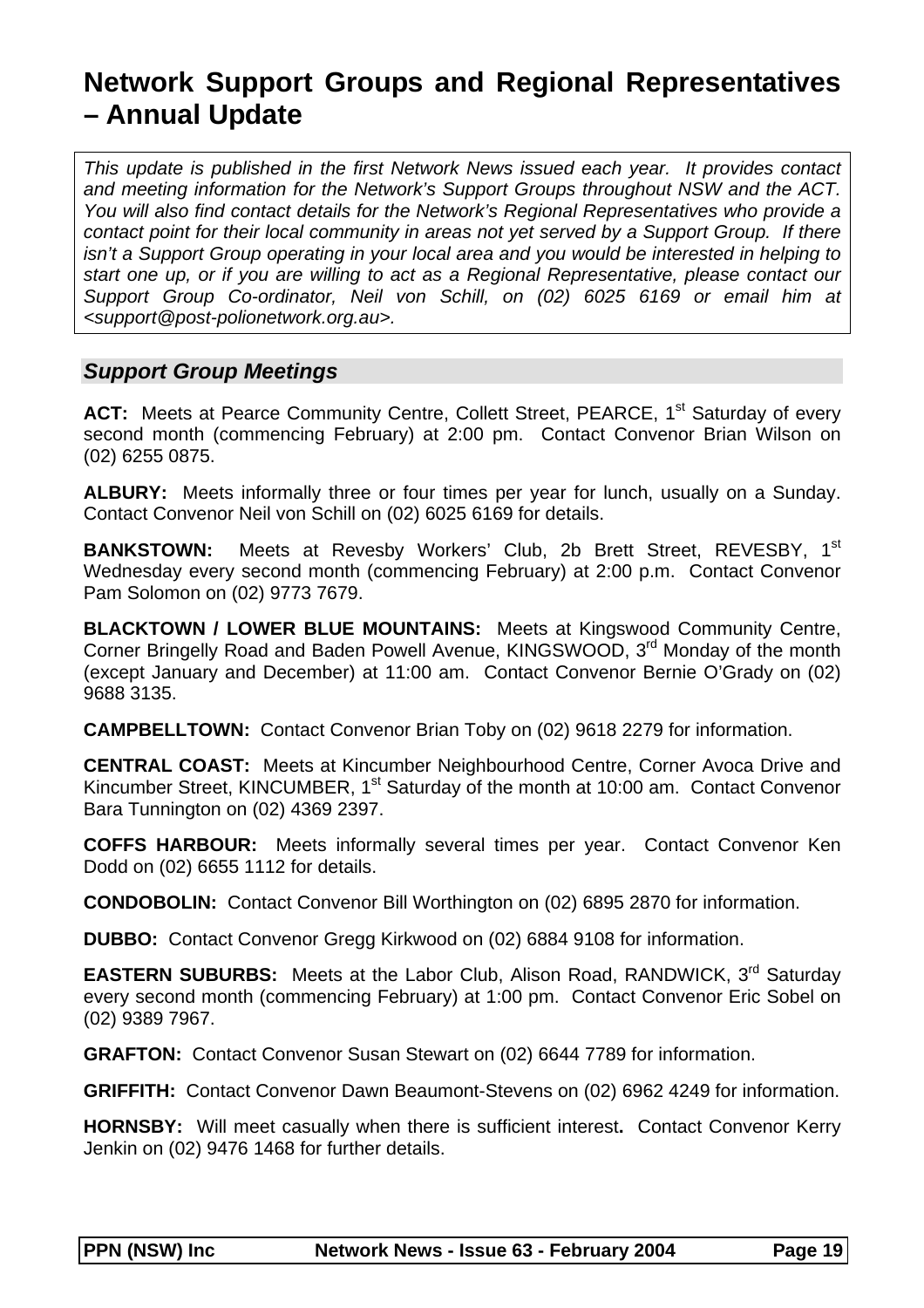**HUNTER AREA:** Meets at Toronto District Workers Club, James Street, TORONTO, 1st Wednesday of the month (except January) at 10:30 am followed by lunch. Contact Convenor Wendy Chaff on (02) 4957 5254.

**INNER WEST:** Meets at the home of Convenor, Claire Dawson, at 29 Halley Street, FIVE DOCK. 2<sup>nd</sup> Saturdav of every month at 11:00 am. Contact Claire on (02) 9713 6565 for further details.

**MARRICKVILLE / CANTERBURY:** Meets at Petersham RSL Club, Regent Street, PETERSHAM, 1<sup>st</sup> Thursday every second month (commencing February) at 2:00 pm. Contact Convenor Maura Outterside, on (02) 9718 5803.

**NORTHERN INLAND:** Contact facilitator and editor of THE LINK, Laurie Seymour, on (02) 6760 3085 for further information and a copy of the newsletter.

**NORTHERN RIVERS:** Meets in both LISMORE and BALLINA on last Saturday of the month, every second month.Ballina meetings are at Ballina Hospital in February and April. When in Lismore the meetings are at the Lismore Workers Club in June, August and October. The Christmas get together is on the 1<sup>st</sup> Saturday in December. Contact Convenor Rosalie Kennedy on (02) 6622 0307 for further information.

**NORTHSIDE:** Meets at the home of Convenor, Ruth Wyatt, at 106 Shirley Road, ROSEVILLE, on 1<sup>st</sup> Saturday of every second month (commencing February) at 2:00 pm. Contact Ruth on (02) 9416 4287 for further details.

**NYNGAN:** Contact Convenor Marion Wardman on (02) 6832 1350 for information.

**ORANGE:** Contact Convenor Susie Simmons on (02) 6361 0630 for information.

**PORT MACQUARIE:** Meets at the Recreation Hall, Retreat Village, 3 Lincoln Road, PORT MACQUARIE, on a Sunday every third month (commencing February) at 2:30 pm. Contact Convenor (Mrs) Pat Adamson on (02) 6581 3704 to confirm meeting dates.

**SHOALHAVEN:** Meets at the Nowra Library meeting room, Berry Street, NOWRA, on 3<sup>rd</sup> Friday of each month at 2:00 pm. Contact Convenor Dorothy Schünmann on (02) 4448 7541.

**UPPER HUNTER:** Contact Convenor Bruce Buls on (02) 6545 1993 for information.

**WOLLONGONG:** Meets at the West Wing Conference Room at Port Kembla Hospital on 2<sup>nd</sup> Friday of every second month (commencing February) at 2:00 pm. Contact Convenor Dorothy Robinson on (02) 4229 6221.

#### **Regional Representatives**

**ARMIDALE:** Contact Doug Crocker on (02) 6772 8335 for enquires in the Armidale area.

**BLAYNEY/COWRA:** Contact Peter Drady on (02) 6367 5095 for enquiries in the Blayney/Cowra area.

**NORTH WEST SLOPES AND PLAINS:** Terry Bell can be contacted by phoning the National Relay Service on 13 36 77 and asking to be connected to him on (02) 6751 1554.

**URALLA:** Contact Daphne Field on (02) 6778 4455 for enquires in the Uralla area.

**WINMALEE:** Contact Morrie Foster on (02) 4754 3008 for enquires in the Winmalee and Blue Mountains area.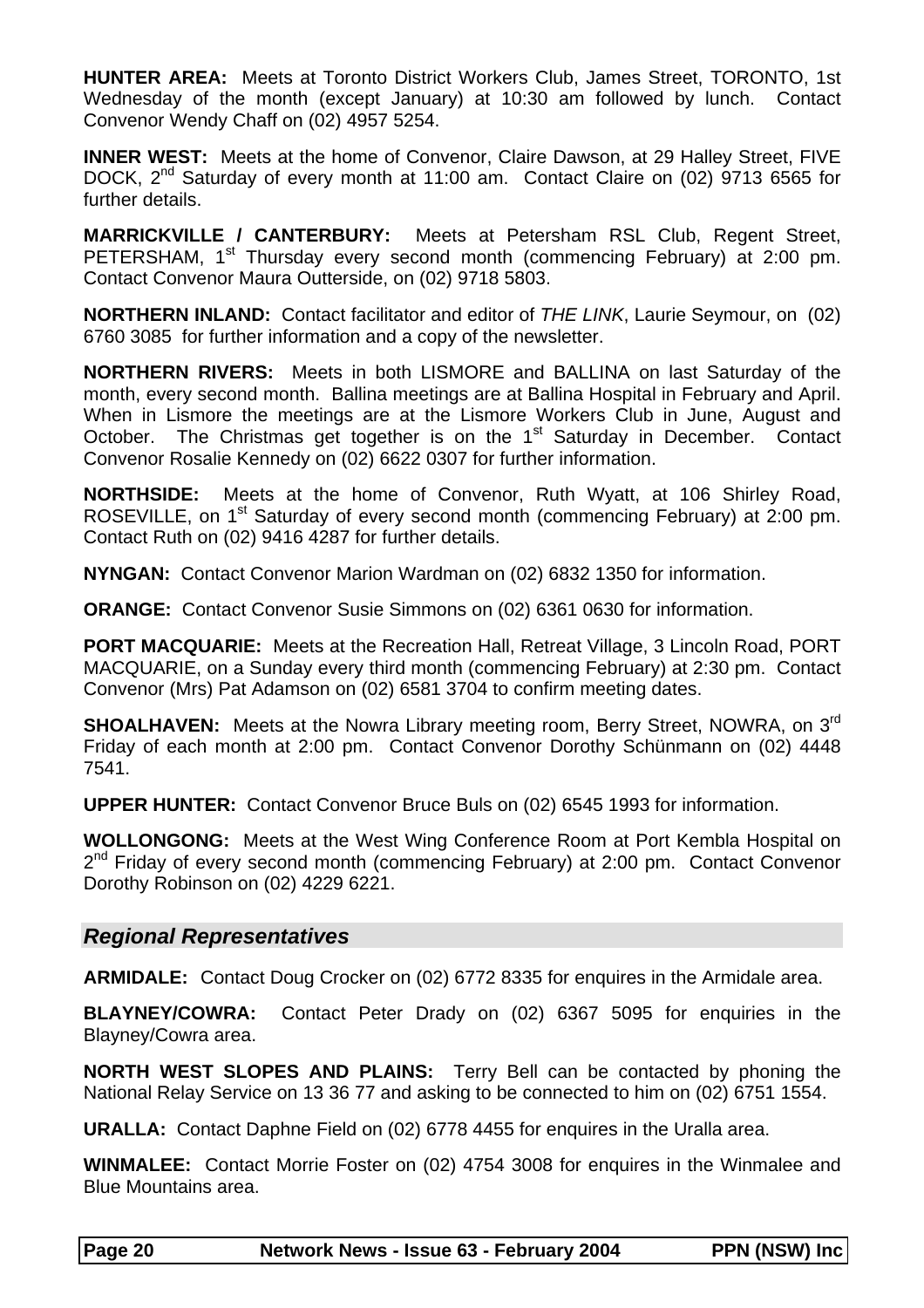**Post-Polio Post** 



Members of the Mail-Out Mob were saddened to learn of the death in January of Norma Hinde. Norma was born in 1924 and contracted polio in 1929. She joined the Network in 1997 and with her husband Len was a regular and enthusiastic attendee at Network Seminars and Conferences. Despite her failing health, Norma and Len were frequently to be found helping out at mail-outs. I was personally enriched by Norma's friendship and will miss her. Len selflessly donated \$250 in Norma's memory to help the Network's work.

Dear Gillian

I am sorry to have to let you know that my dear Norma passed away a couple of weeks ago. The polio finally caught up with her, but she died very peacefully and all the family were by her side.

Discovering the Post-Polio Network had a great effect on her life. We learnt so much about the disease and its after-affects, but just as importantly it gave her the opportunity to meet others with the same or similar problems. It also gave us some new friendships, particularly with yourself. She enjoyed those mail out days, even though they were getting more difficult for her.

We were both very grateful to you and all the others who worked for the Network and it is important that it continues to give the help and comfort to post-polios which it has been doing so successfully up till now.

I would like to donate a little towards that end and in memory of Norma. Please feel free to apply the money however you think appropriate.

Yours sincerely

Len Hinde

✍ ✍ ✍ ✍ ✍ ✍ ✍ ✍ ✍ ✍ ✍ ✍ ✍ ✍

## **Can You Help to Promote the Network?**

We are getting a very good response to our new pamphlets. We are most grateful to everyone who has been able to distribute the pamphlets widely throughout their local communities. If anyone can help to get the message out about the late effects of polio and the Network by putting more pamphlets on display in, for example, pharmacies, doctors' surgeries or waiting rooms, clinics, shopping centre notice boards, libraries and community health centres, please contact Alice on (02) 9747 4694 or by email at alices @hotkey.net.au and she will post some out to you.

## **Donation Money Boxes Project – An Update**

This is a fund-raising venture being managed by Committee Member George Laszuk which is slowly gaining momentum. With members' help, the boxes are placed in commercial areas where cash is exchanged. We need more sites for the boxes and so we are again asking: Are there any members out there, who own or work in a small shop or service station, who are prepared to place one of these money boxes on their counter? Once the box has been placed you won't have to do a thing. All boxes are key locked and we will make arrangements with you to ensure they are cleared at regular intervals.

If you can help, please email George on advocacy@post-polionetwork.org.au or give him a call on (02) 9628 0000 or 0412 082 983.

|  | <b>PPN (NSW) Inc</b> |  |
|--|----------------------|--|
|--|----------------------|--|